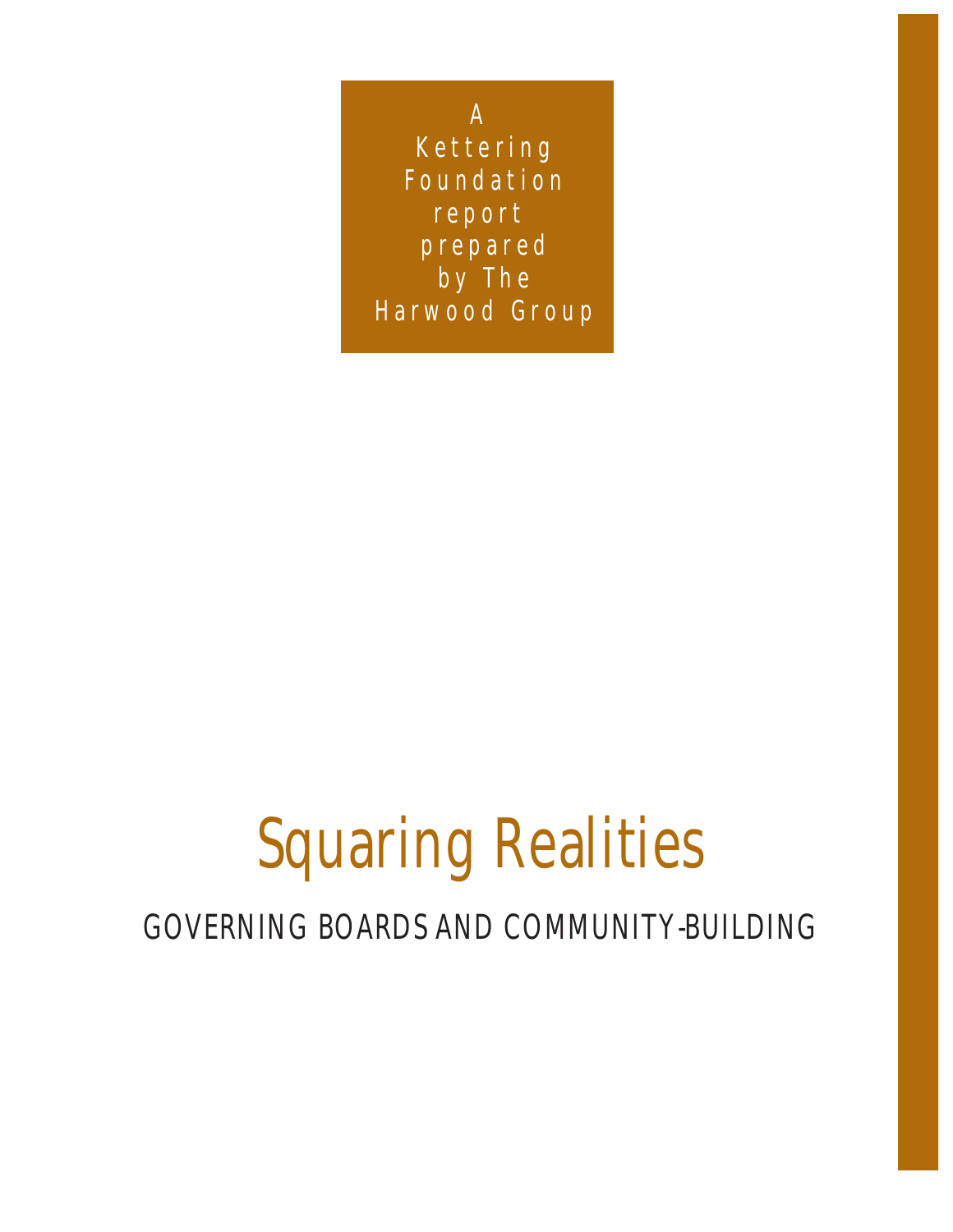This report was written by Richard C. Harwood, president, The Harwood Institute for Public Innovation. Researchers: Kathleen Fitzgerald, project manager, Neil Richardson, special projects, and Jennifer Butz, project manager.

The Harwood Institute for Public Innovation is a catalyst for charting a different course for America's public life and politics. It works to deepen the understanding, sensibilities and practices of individuals, communities, and institutions on how the public realm works and how to make progress in it. The Harwood Institute's recent work includes groundbreaking work in Reconnecting Schools and Communities, Civic Engagement Initiatives, and Improving Political Conduct. Previous reports include *Citizens and Politics: A View from Main Street America, America's Struggle Within, The Nation's Looking Glass,* and *Meaningful Chaos: How People Form Relationships with Public Concerns.*

This report was completed by The Harwood Group, which preceded The Harwood Institute for Public Innovation.

### **The Kettering Foundation**

The Kettering Foundation is an operating foundation that conducts research on democratic political practices and develops frameworks for citizens to use in acting on public problems. The objective of the foundation's research is to learn how democracy can work better. The foundation welcomes partnerships with other institutions and individuals who are working on political concerns. Established in 1927 by inventor Charles F. Kettering, the foundation is a 501(c)(3) organization and does not make grants.

The interpretations and conclusions contained in this publication, unless expressly stated to the contrary, represent the views of the author or authors and not necessarily those of the Kettering Foundation, its trustees, or officers.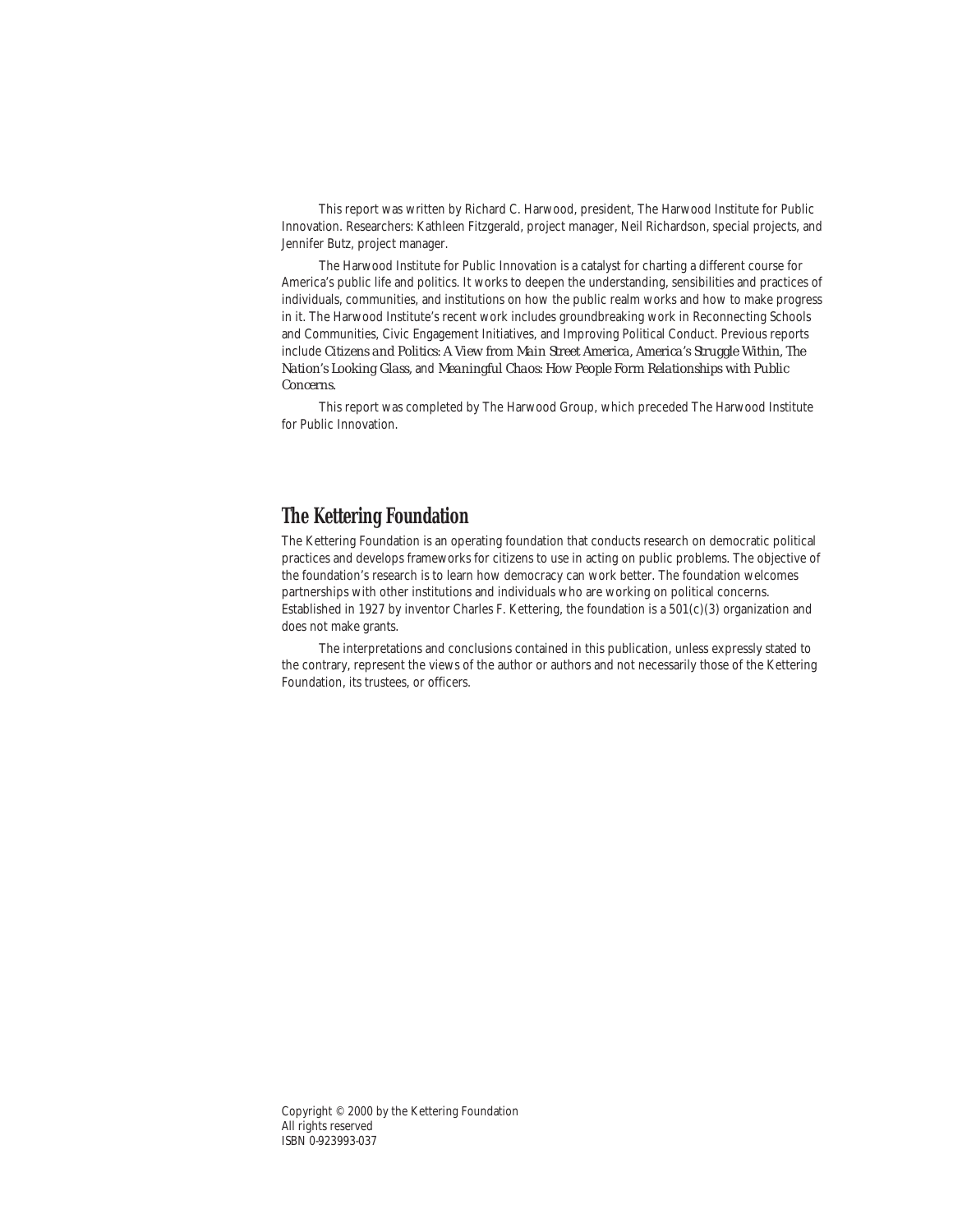# Squaring Realities

### GOVERNING BOARDS AND COMMUNITY-BUILDING

August 2000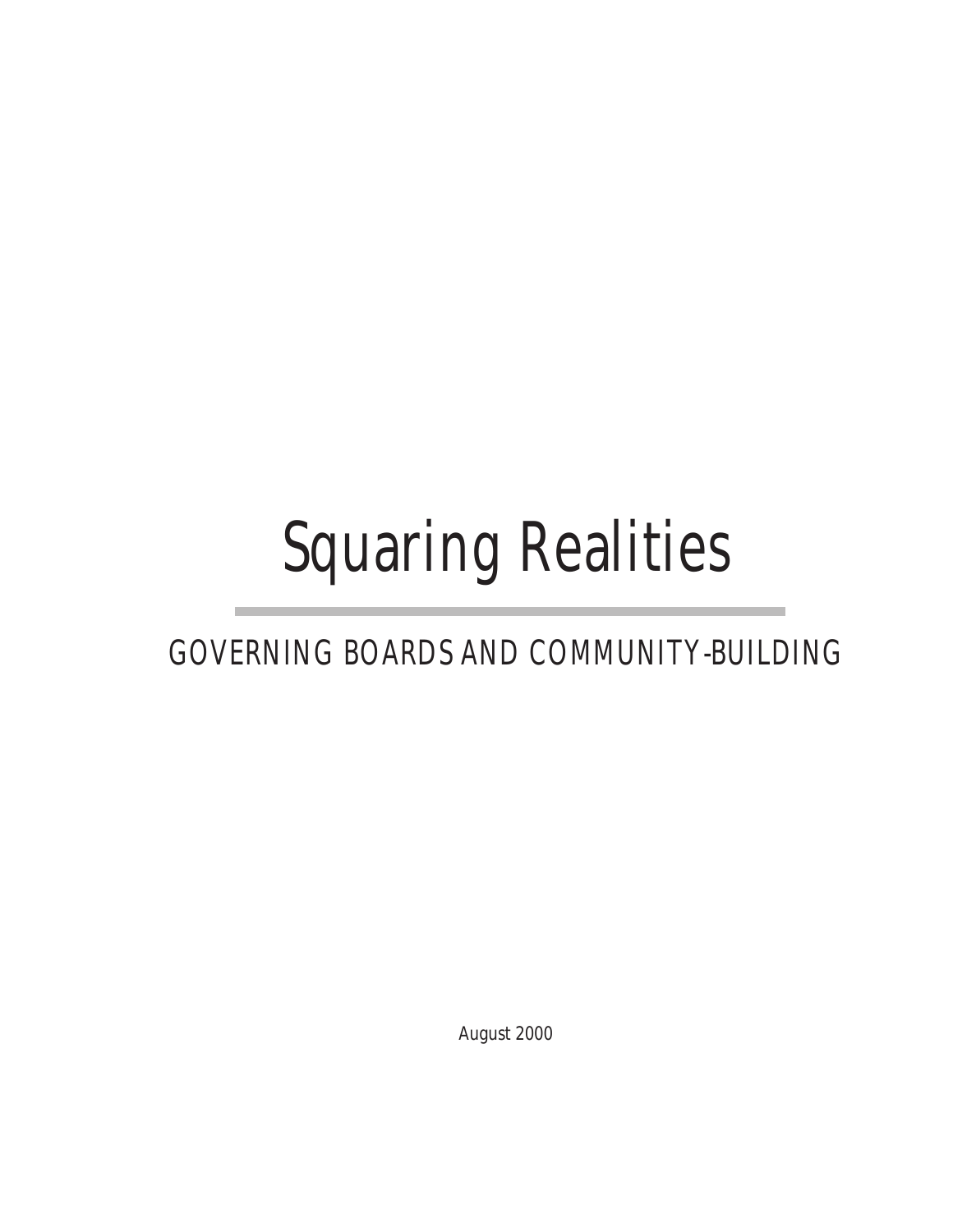## **Contents**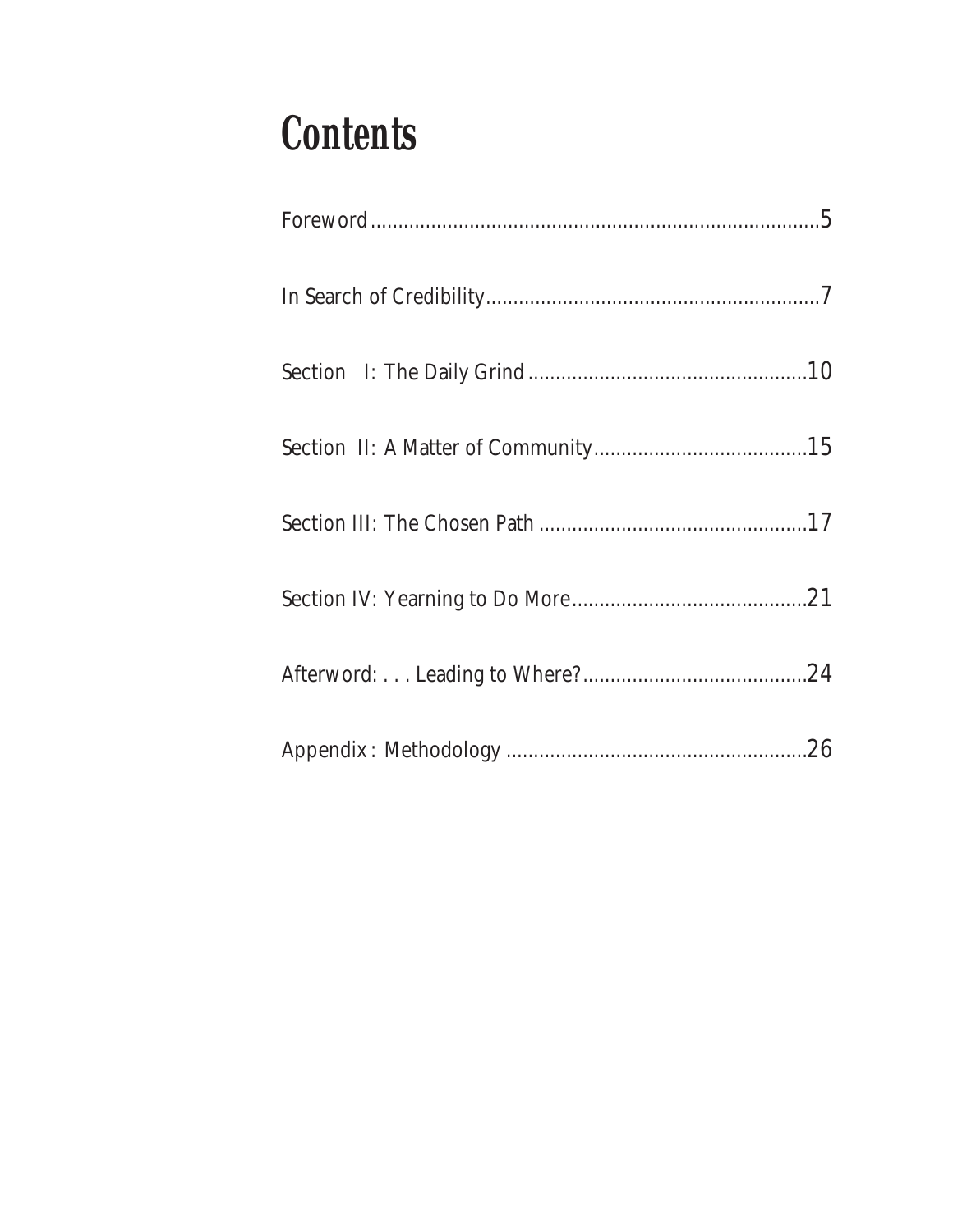### **Foreword**

When the Kettering Foundation began talking to The Harwood Group about doing this study, our primary motivation was curiosity about the relationship between boards of directors and the public. Although the study covers four very different types of boards, the decision to span public schools, local pass-through organizations such as the United Way, community foundations, and nonprofit civic organizations was based on the presumption that they all had public ties. Ironically, this presumption did not hold up. Indeed, the common thread that runs through the interviews with 75 board presidents was the weakness of such ties.

A major finding of this important study is that board responses to the challenges of public credibility may actually worsen the situation. Despite the growing desire to work within their communities, and to tap into what at least some of them understand to be the richness of civic life, boards face increased competition for resources and pressures from both donors and an apparently unengaged public to prove that they are having an impact.

While few would question the need for fiduciary responsibility and the demonstration of impact, the response to these pressures appears to be a board mind-set that defines communities as fragmented constituencies, that seems fixated on funding, and that relies more on increasing professionalization than improved public engagement.

What is intriguing about this study is that these findings seem to cut across such different types of boards. What does a school board, for example, have in common with the board of a community foundation or the board of an arts council? Do the board members of a nonprofit hospital really think (or not think) about the public in the same way as the board members of a community development organization in a low-income neighborhood? Perhaps what we are really trying to understand here are some of the common assumptions of American political culture that seem to infuse our political and public lives.

These often unstated assumptions seem to underlie most academic studies of boards of directors. The literature on nonprofit boards reveals that many scholars of nonprofit trusteeship do not address the questions raised by The Harwood Group. Indeed, the primary focus of the literature, perhaps not surprisingly, is on mission, board-staff relationships, board motivations, and board politics and processes, rather than the relationship of boards to the public.

Studies that do focus on boards and publics are often based on either the idea of the Burkean "best interest" of the public or the "Rousseauvean" representational role. Some scholars, for example, focus on board members' lack of awareness of their role as guardians of the public good as well as their elite character. Another group of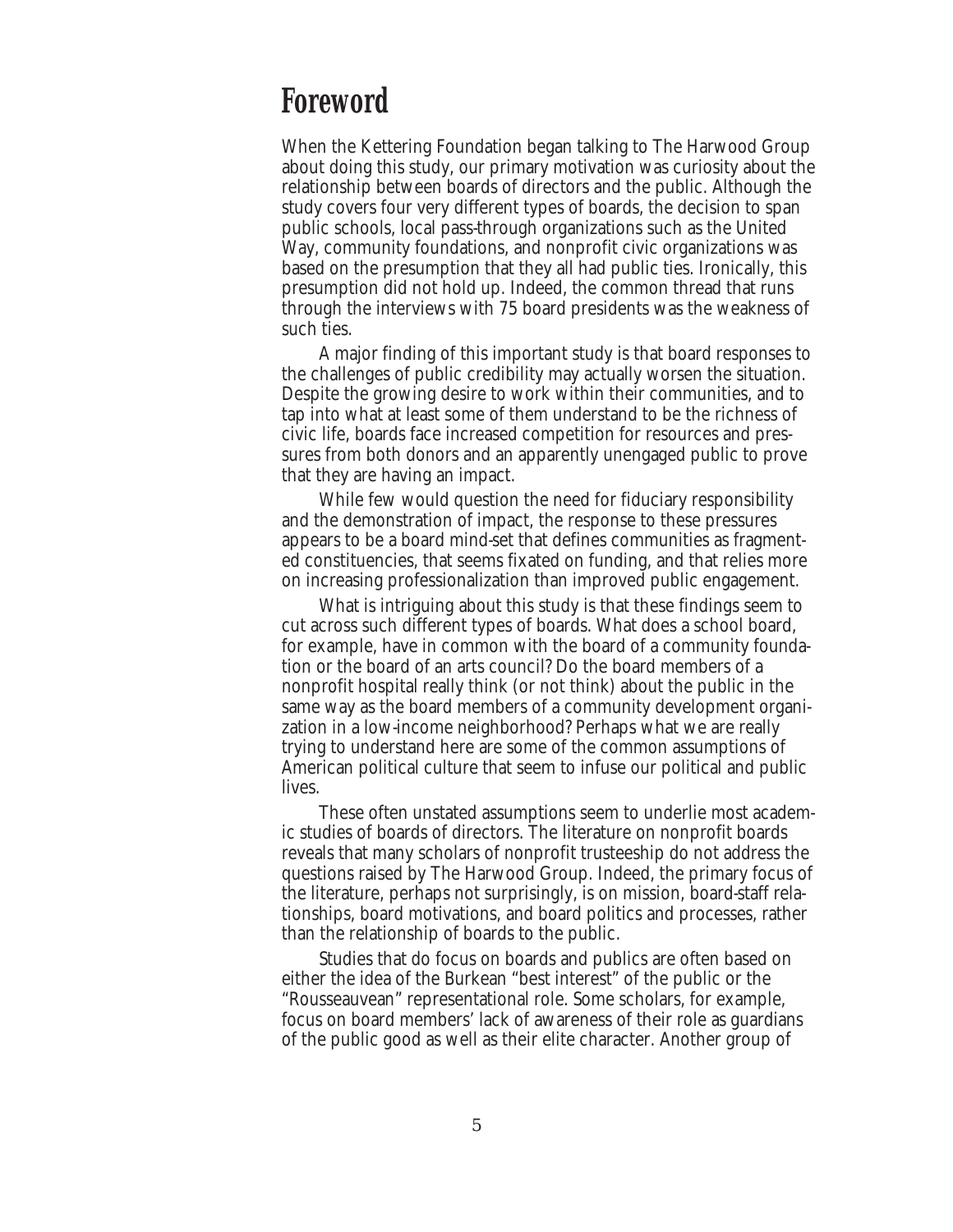scholars concentrates on the representational role of nonprofit boards through discussions of the impact of diversity or elitism, although Whitt and Moore (1996) take a step toward the Harwood findings by dealing with the community networks of board members. What the Harwood study does, through extensive field research, is to uncover a third possible role that would tie boards to the larger public.

Perhaps more relevant than studies about boards and publics is the literature on board accountability. Although many scholars concentrate on conflicting pressures from organizational missions, donors and constituencies, with a particular focus on financial accountability, others tend to confirm the importance of the findings of The Harwood Group. If trusteeship is, in the words of one scholar (Smith,1995) an "expression of democracy against professional dominance and an important guarantor of pluralism in a democratic society," then the tendency of board members to ignore public accountability and not think of themselves as performing a civic act is troubling. Another worrisome trend is the growing "reliance of board members on staff even though they [the board members] should be closer to the community."1 One scholar even gets beyond constituencies in his observation that democratic responsiveness depends not only on diversity, but also on "the ability of citizens to shape the board's priorities."2

The abilities of citizens to shape even wider public priorities are central to the research of the Kettering Foundation. Yet even though the vast majority of members of all kinds of boards are ordinary and not so ordinary citizens, this study suggests that something happens to them when they assume these roles. Or, put another way, something such as awareness of the need to expand the art of the possible is not usually part of either their past experience, or their reflection on that experience that they might otherwise bring to the conference table.

> **Julie Fisher Program Officer**

<sup>1</sup> On the first pattern see Woods, 1996. On the second, see Milofsky and Morrison, 1996. <sup>2</sup> See Mitchell, 1997.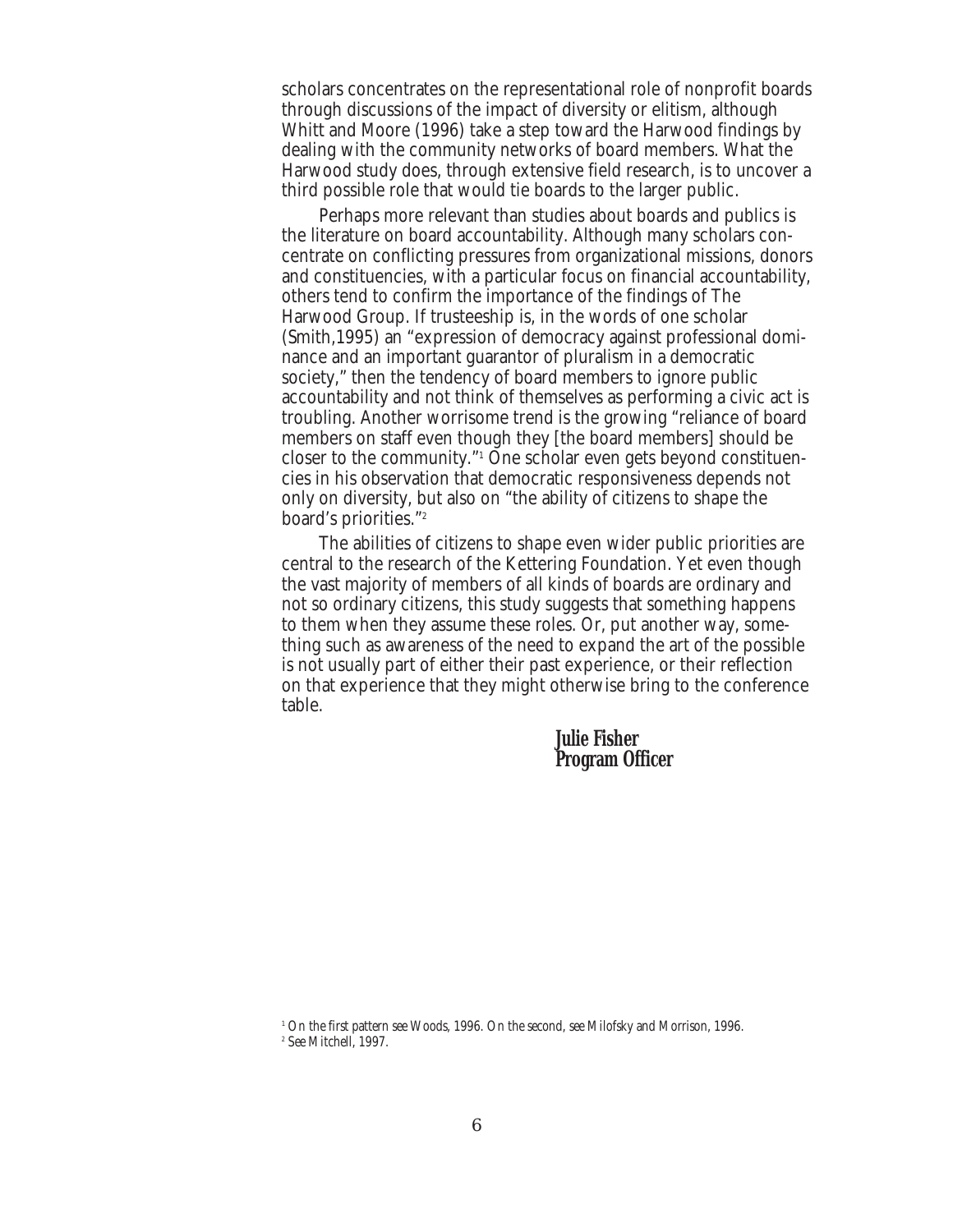### **In Search of Credibility**

Across America there is a deepening and ripening struggle over the nature of institutions and leaders that affect our lives. You can hear it on talk shows, at the dinner table, in people's sighs at the newsstand. They are wondering aloud — often with a streak of disgust and dismay — about whether journalists or public officials or Congress care about us, know about our lives, and produce actions that hold any real meaning and significance.

Some institutions and leaders say that to respond to this struggle, they need more instant polls and marketing focus groups to test and respond to the momentary winds of concerns; bigger, flashier, sexier initiatives to demonstrate their commitment; more public relations campaigns — for. . . only if . . . people knew what they are up to, they would like them more.

But is that it? In this new report, *Squaring Realities,* prepared by The Harwood Group for the Kettering Foundation, civic and public board presidents tell us that much more is at work than can be addressed by yet another quickie survey or "public relations" effort: their own credibility and accountability within society. And what we have discovered is that their response to this challenge may actually worsen it.

For many board presidents, this discussion is about the vitality and health, perhaps for some even the survival, of their cherished organizations.

#### **Conflicting Realities**

*Squaring Realities* reveals that board presidents and their organizations face two realities that often seem to conflict. The choice may not be to pick one or the other, but to find ways to integrate them.

The first is a growing desire to work within each of their communities — to capture its full voice, to tap into its many layers and perspectives, rather than simply its squeaky wheels or its elites, and to genuinely reflect this deeper, newfound knowledge in their daily and long-term work. Indeed, board presidents generally hold powerful aspirations to generate a much stronger connection with their community, to produce a greater impact, to be a bigger force for positive change. They say that the challenges of our times call for such action.

Yet another reality is at work too, and it is the dominant one. Board presidents report that this reality is about shrinking resources and heightened competition for what is left, a growing trend that requires hard data to prove an organization's worthiness, and an apathetic public that, despite their own complaints about society, remain uninvolved, unengaged, inattentive.

Board presidents tell us that to square these conflicting realities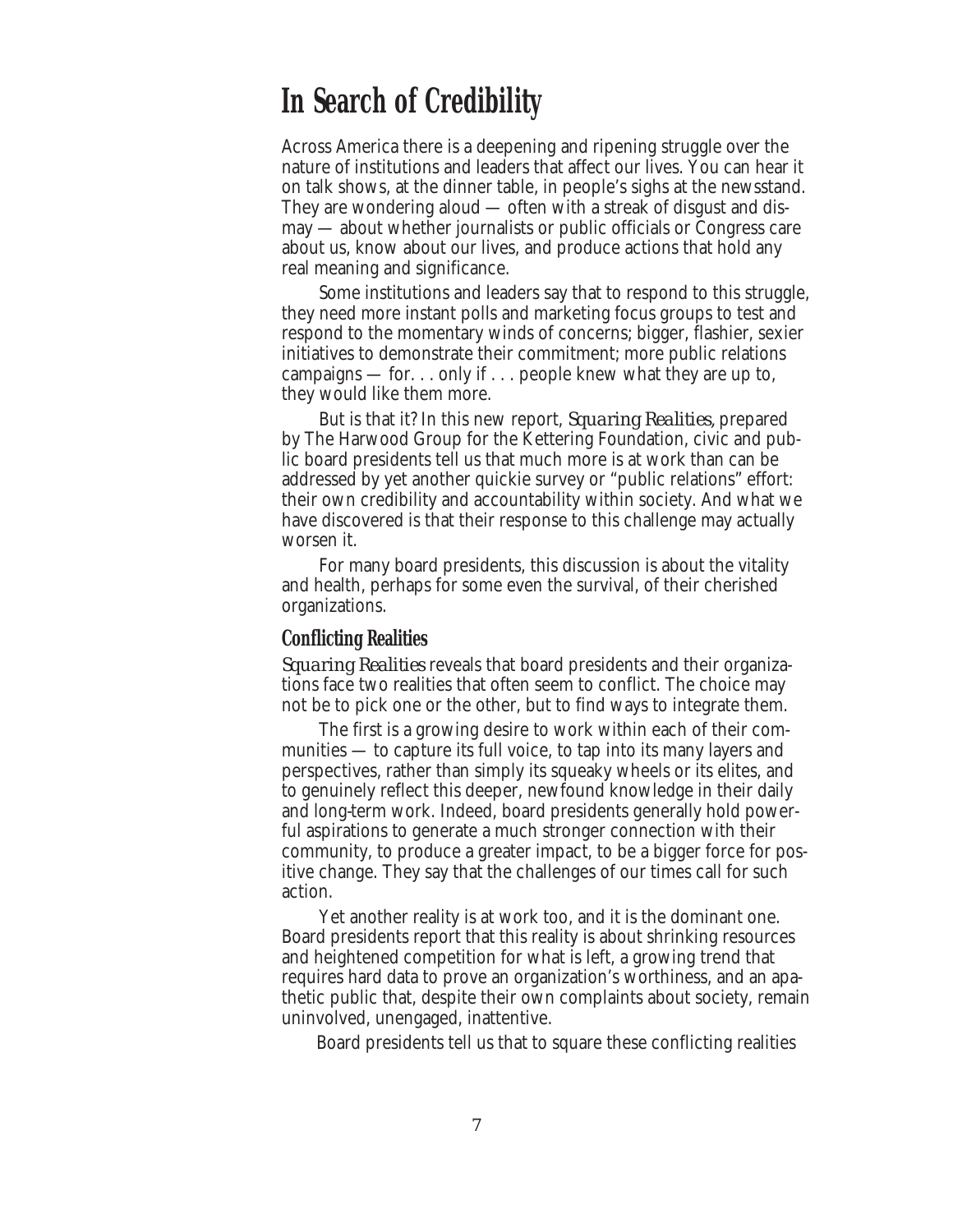they must seek to cultivate and strengthen their public credibility and accountability. Only then, they argue, will they receive the kinds of resources and support and trust they need to make a difference in their communities. But in which reality, or with what kind of balance between these realities, do they choose to go?

### **A Public Mind-Set**

The Harwood Group talked with 75 board presidents from across America, distributed fairly evenly among school boards, local passthrough organizations, community foundations, and civic organizations (see Appendix for the definition of these groups). We asked them about how they see their role within their organization and community. We listened for their aspirations, and the challenges they face. And we probed for how they think about and approach putting these different pieces together.

Many board presidents suggest, in somewhat vague ways, that they need to do "something" different, but the path to them is not always, at best, in full view; and at worst it is not one that can be traveled. The situation seems to be in the arena of the felt unknown. So the response is to go with what you know, which is often based on how we have been taught to view society and how professionals should relate to it.

This approach is not unique. The Harwood Group sees this situation daily in its work with institutions and leaders across the country, without regard to the size or scope of their responsibilities. What *Squaring Realities* reveals is a frame of reference that guides the work of board presidents. It is a public mind-set about public work.

In this instance, the mind-set is one of fragmentation, professionalism, numbers, and procedures.

- **Community as constituents.** While board presidents seek to nurture and build a stronger connection to their community, indeed to improve its life and future as a whole, they treat the community as a collection of distinct and fragmented constituencies — such as donors, recipient agencies, taxpayers.
- **Resources.** Board presidents and their organizations seem fixated on resources — the need to get more of them, use them more efficiently, and demonstrate fiduciary responsibility. The result is that everything, especially programs and their focus, seems to be driven by resources and the interests of those who hold the purse strings, such as funders, donors, highly vocal taxpayers.
- **Organizational traits.** Board presidents say that the key to meeting their current challenges is to enhance the demographic mix and professional skills of their boards, to develop a stronger professional staff, and to put into place more inter-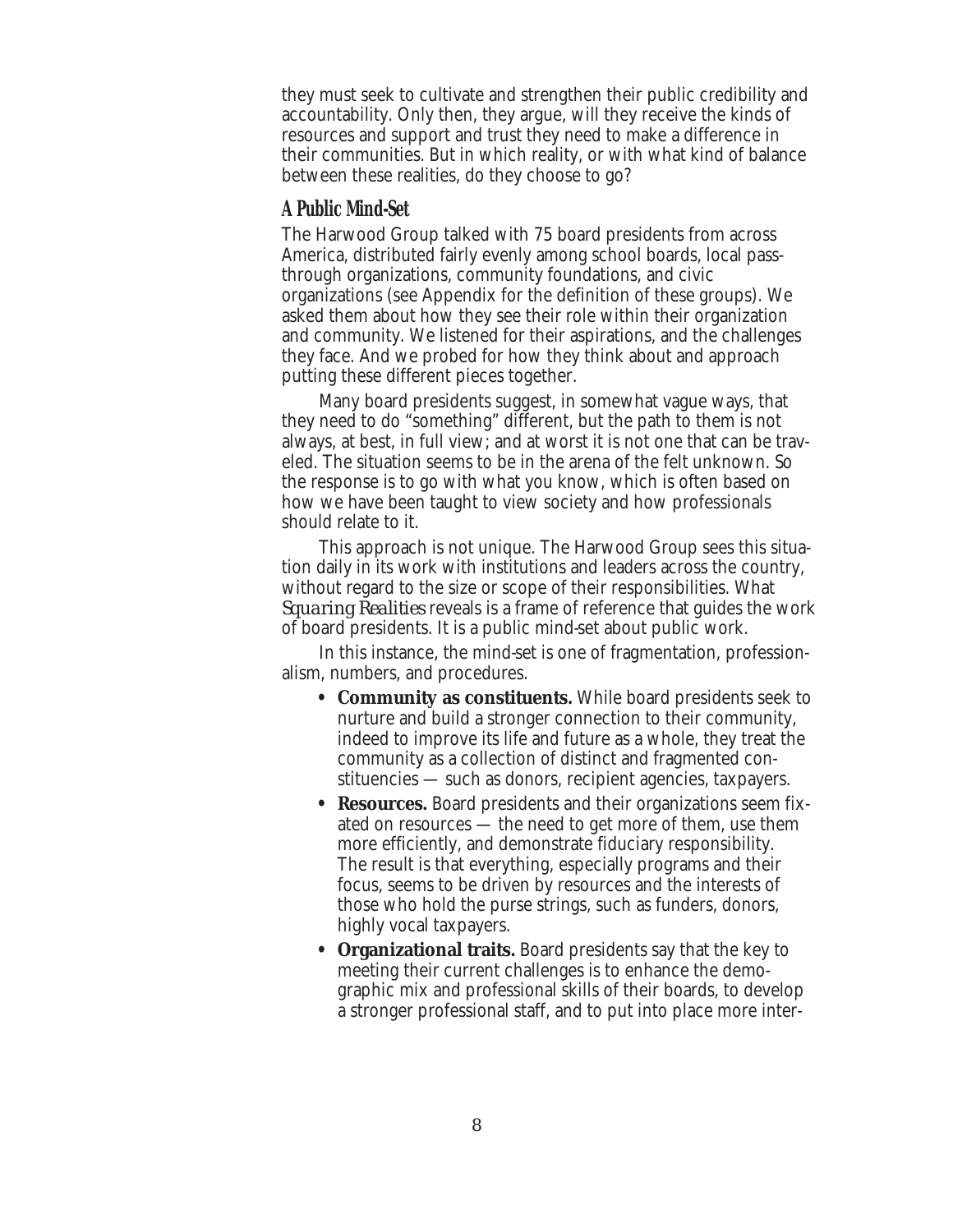nal procedures. Through these actions they hope to know the community better and work better.

• **Proof.** Board presidents share a strong desire to prove they are making a difference in the lives of people in their community. Their approach: a growing reliance on producing measurements, evaluations, hard numbers to demonstrate that good things are happening. Through this work, they seek to secure necessary resources and to affirm their organization's role in the community.

No doubt, some of the actions that board presidents and their organizations are taking can be useful, if not necessary. But as board presidents pursue this chosen path, the question is to what extent this path is actually taking them farther and farther away from the very community they yearn to live and operate within — thereby undermining the very public credibility and accountability they seek. Can this approach alone lead them to where they need to go?

### **Organization of the Report**

This report is divided into five sections. The first section provides a snapshot of the daily grind of each of the four types of organizations that we interviewed. This is to show the context in which these groups work and how they respond to the challenges they face as they search for a greater sense of accountability and credibility.

The second section looks at how board presidents define the context in which they work. Here they make an important distinction between "the public" and "the community." Their views have important implications for how they see their work.

Section three explores the fact that board presidents say they want to do more in their communities. At the same time, they observe a series of common challenges that stand in their way.

The fourth section outlines how board presidents and their organizations seem to be approaching their need to build greater public accountability and credibility. Four key factors emerge from our interviews with the board presidents.

The final section of this report poses a series of fundamental questions for board presidents, boards, and their organizations to consider in their own search for credibility.

A description of the methodology used in this study is found in the Appendix. This is followed by a list of references.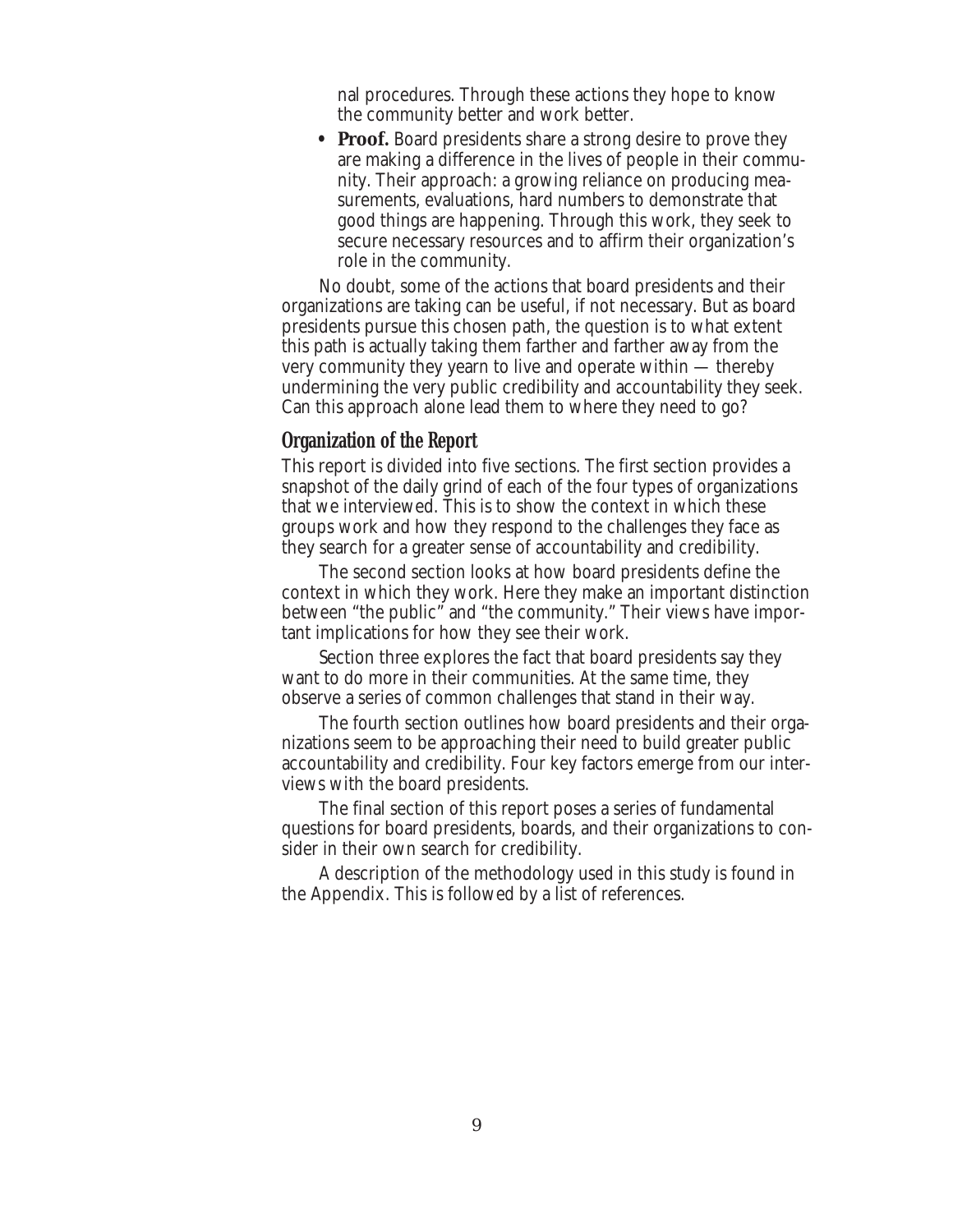### **Section I: The Daily Grind**

Perhaps the best place to start this story is by peeking through a small crack in the door to see into the daily lives and challenges of the four kinds of organizations that took part in this study.

As you will find throughout this entire report, the board presidents, their fellow board members, and their organizations come to their work with great commitment and passion. And, as they do, they are searching for ways to strengthen their accountability and credibility within their communities.

This report is about that search, and this section provides a glimpse into how each of these kinds of organizations approach that search in the daily grind of their work.

#### **Public Schools**

The report card from school board presidents is that they work in a constant state of siege, battling daily with a public that has little confidence in them. One describes their position as sitting at "the crossroads and cross-fires of American life." Many assert that folks "had been burned" by other, unresponsive public agencies, and now lash out at school boards; and that negative images of public schools (violence in classrooms, decaying buildings) and damaging legacies of past school boards (financial corruption, racial imbalance, and political infighting) fuel this lack of credibility and accountability.

School board presidents say they must strengthen their accountability and credibility. In turn, they find themselves searching to be more "responsive" to the community; but they seem frustrated in how to do it without being overwhelmed. They want to get the full story from the community, not just that of a vocal minority.

Indeed they consistently lament their inability to get the community to "see the need to invest in the larger whole" and to understand the range of pressures and constraints on schools' ability to raise and allocate funds. As one school board president observed, "We tell them the money is finite, [that] we cannot increase our taxes any higher . . . and that's constantly going to be a challenge."

The result: These board presidents draw a picture of a divide and conquer strategy to control the constant barrage from the public. They fragment the community into two main constituencies — the "known" (teachers, parents, students) and "unknown" (young adults without children, retirees, business people with no apparent connections to schools). They assume each group holds markedly different concerns.

Further, despite their professed goal, oftentimes school board presidents feel they must limit people's input and their relationship with the community. For some, now wary of contentious public meetings, they rely on one-on-one meetings with people to gather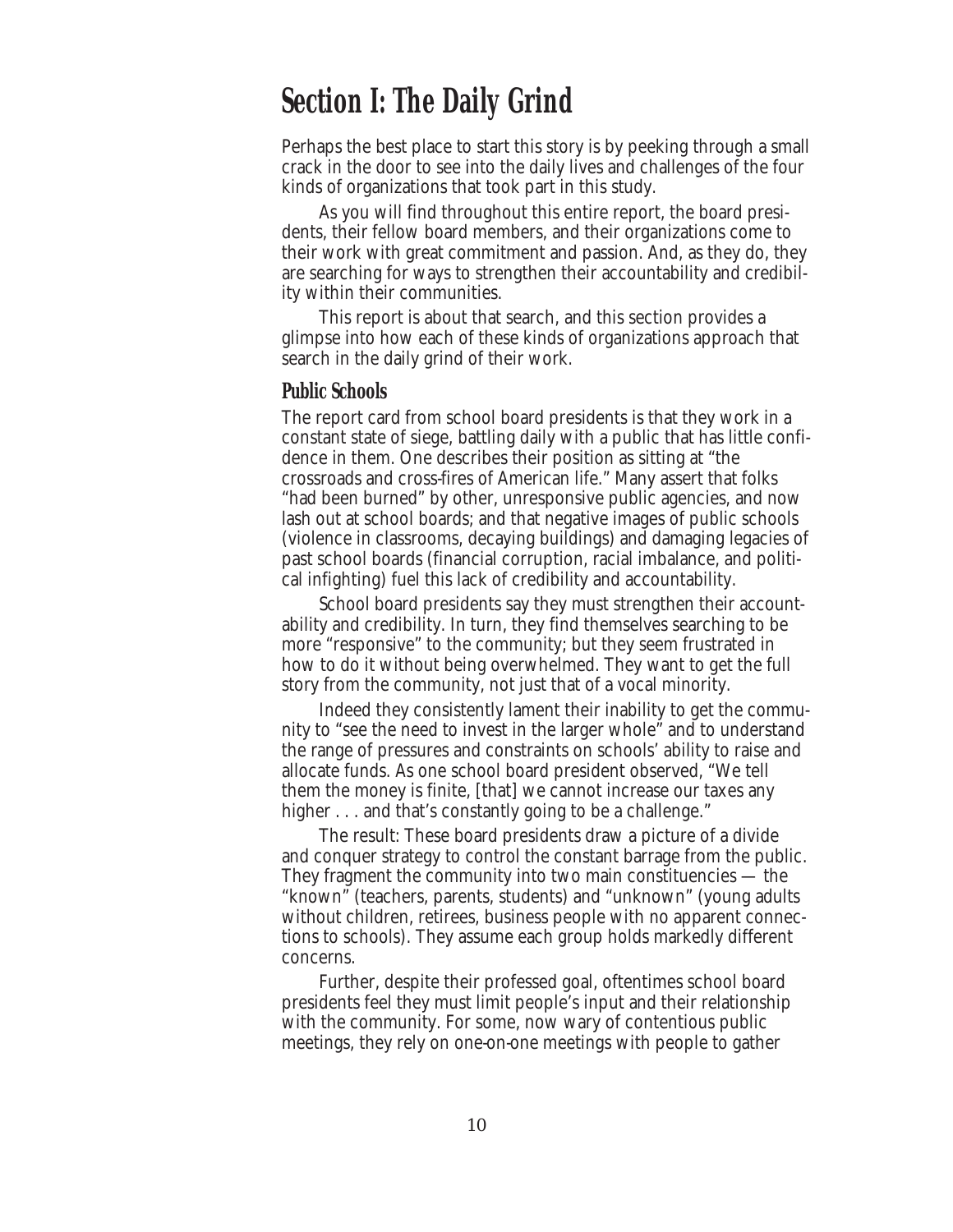information. Other boards have turned to committees and meetings that are highly structured and procedure driven.

And in many situations, the search for accountability and credibility leads them to "marketing campaigns" and "public relations efforts" to reach out to the community — for instance, to sell a school budget or how to use school buildings for a community meeting. The goal: to show the community how the schools are relevant to their lives.

As one school board president said, and he spoke for many, "Most of the problems we deal with are political . . . seldom do we talk about education." Indeed, school board presidents seem to measure much of their daily success to build credibility and accountability by the results they see at the polls on school board elections and tax levies.

#### **Community Foundations**

In an era of declining government funding and corporate giving, and an impending transfer of wealth to a new generation, many community foundations see their role as encouraging would-be philanthropists to make investments closer to home. Their foundations are a "savings account for the community," a "trust for all time"; they see themselves poised to make a substantial impact within their community by strengthening the nonprofit sector through community philanthropy.

A key to such change is for board members to lend their professional expertise to their organizations in areas such as business, law, and public relations. As one board president told us, "The community sees the board in its work, its professionalism."

These skills, board presidents say, shore up their accountability and credibility as good financial stewards and carry over into how an organization goes about its daily business. Professionalizing their institutions makes them a more attractive investment, one that is run efficiently. Asserted one board president, "Bring rigor and discipline to the process."

While the board presidents talk about their desire to improve the life of the whole community, they state clearly that they serve two distinct constituencies. The first is the donors who provide funds to their foundations; the second is the nonprofit organizations that receive funds from them.

Gaining credibility with both constituencies centers around money. They see the donor as a client to whom they provide a service, the "investment opportunity," by creating, for instance, "estate planning options" and "donor services committees." And they often see the foundation acting as a resource to the nonprofit community, as a convenor and community resource. They feel they have the clout necessary — the resources — that will prod organizations to work in certain ways and to come together.

Meanwhile, most community foundation board presidents told us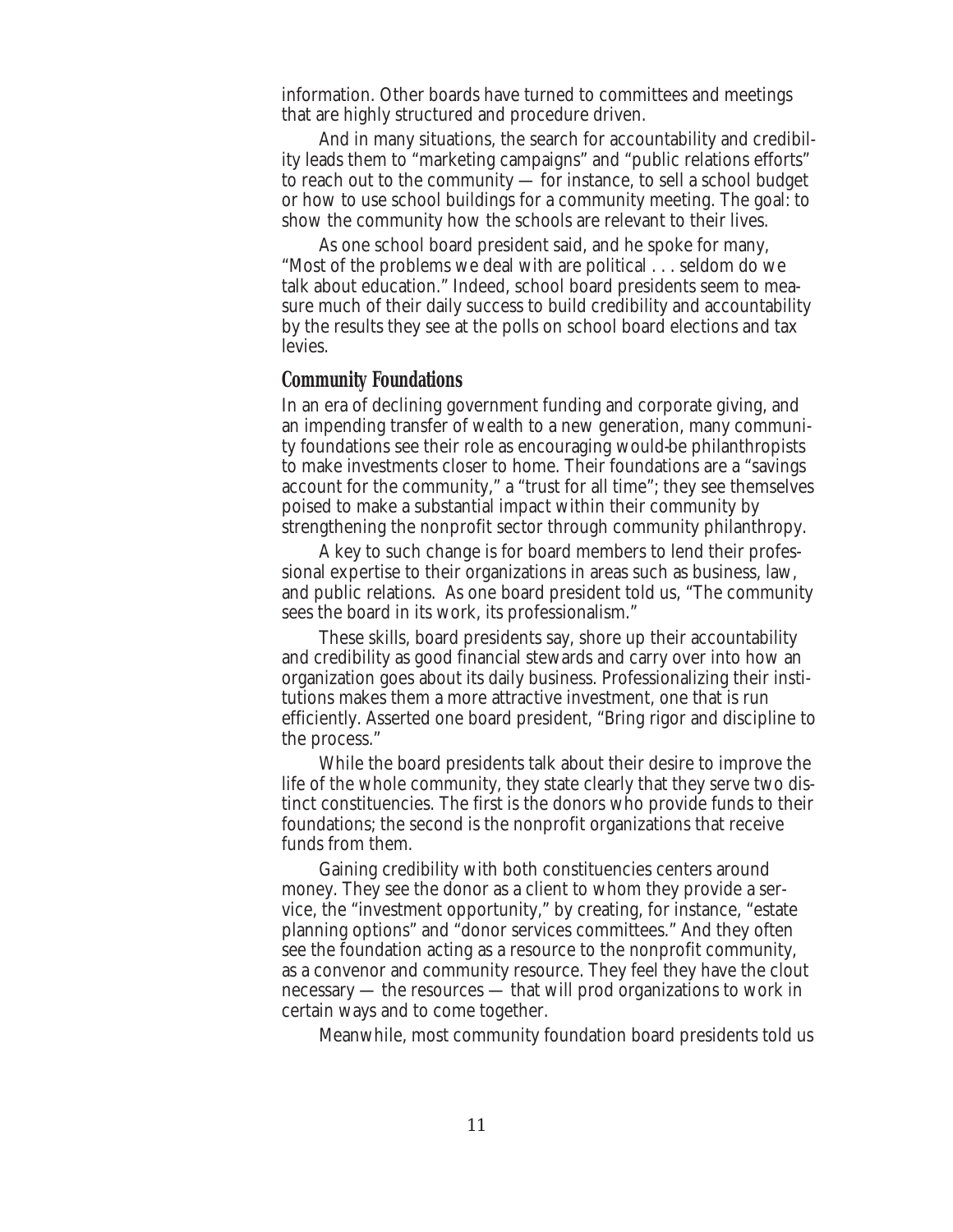they rely almost entirely on their professional staff and grantees to know about the community. They see these folks as "the experts" because "they are on the ground."

And we heard about a growing trend toward evaluation — the tracking and measuring of a foundation's progress toward having an impact in predetermined ways. Wary of relying on too many anecdotal reports, many foundations are creating formal processes to evaluate their grant recipients. The goal: to produce hard data that will document change.

### **Local Pass-Through Funders**

One board president told us, "We are community progress in action." Local pass-through funders — groups, agencies, or clubs that raise and distribute money locally — largely see themselves as part of the fabric of their community, focusing on health issues, people with disabilities, "empowering" local nonprofits that strive to address civic concerns. One board president put it this way: "Our aim is to democratize philanthropy, take it out of the hands of the wealthy few and let all people share in deciding who gets to share [the money]."

These board presidents define the community as a collection of primarily three constituencies — donors, nonprofits, and those who do not give, but might. Here is how one board president summed it up: "The community is the donors who we are pledged to serve, and the nonprofits who we have promised to serve."

Meanwhile, throughout our conversations, most board presidents reported they are "frustrated with the level of participation in the community," and are looking for ways to involve more people in giving.

When asked how they know about the community — the concerns, needs, and dreams — and how they find out about it, they respond, "We live here, we know it!" Indeed many board members tell us they have little contact with the larger community outside of fundraising events, and rely mostly on reports from the nonprofit community. Some board presidents speak of the unease they have with such an approach, characterizing it as a kind of "noblesse oblige." At the same time, however, they argue that it is the most efficient and expert strategy to take.

These organizations tend to view accountability and credibility through the lens of being "good stewards." Their boards tend to have people who are seen as enjoying prestige and professional status in the eyes of the community and who have access to corporations and other major sources of funding. Many board presidents contend that this type of board increases community giving and a sense of accountability. As one board president said, "If the community can see the organization as trustworthy, more resources can be won."

Measuring the success of their work also is important, and is based largely on quantifying certain kinds of indicators: how many dol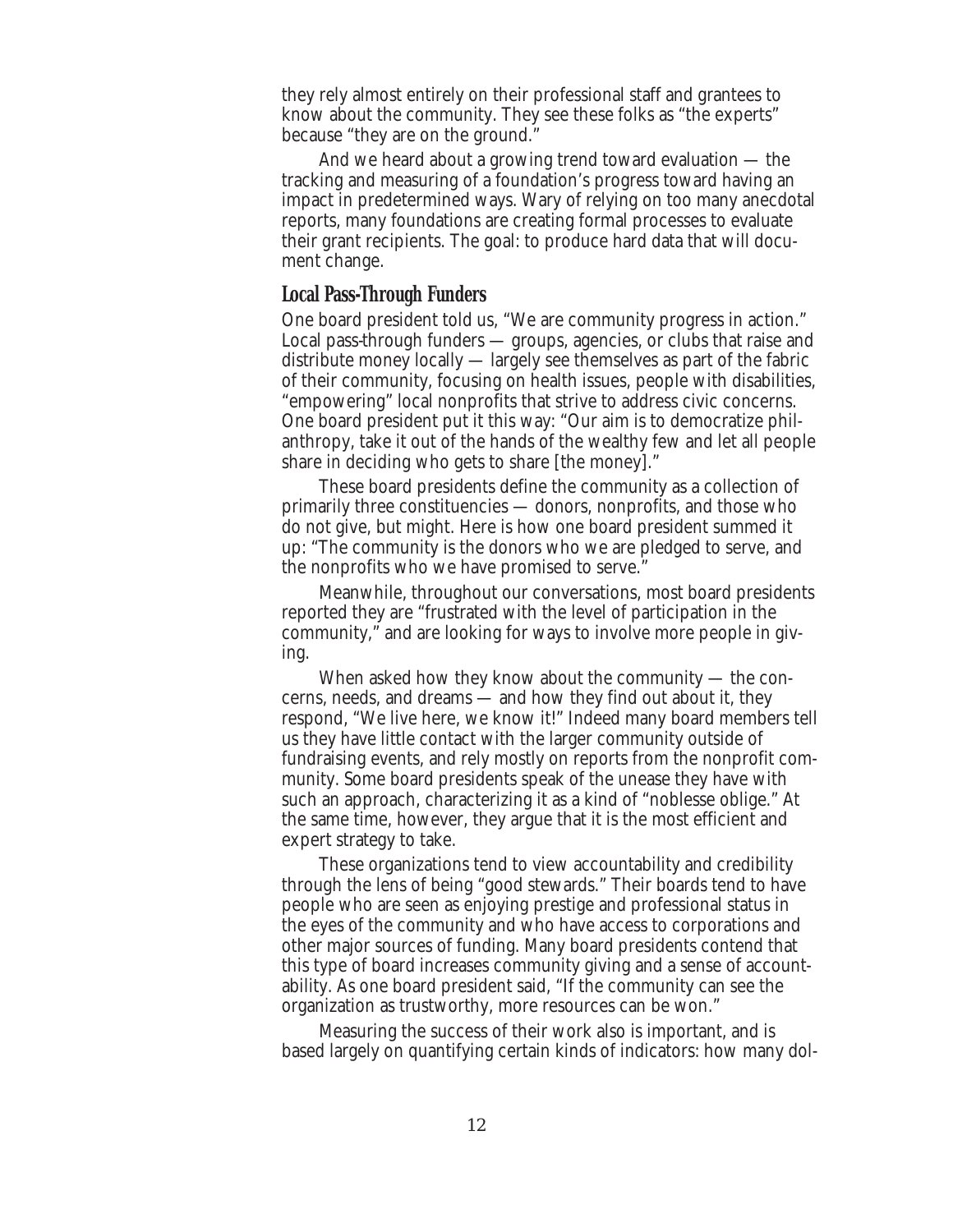lars come in, how many people participate in programs, how many programs are funded. Although we heard over and over again, "We want to make a big impact in the community," much greater attention seems paid to measuring past activities than seeing what is currently being learned or where projects led to more questions, or notions of how to do things in different ways in the future.

### **Civic Organizations**

Civic organization board presidents tell us that they and their groups feel the pressure of the daily crunch of fast-paced changes in society. They stand at the point of contact where people, and the issues that affect their daily lives, literally come together.

The challenges these groups face, and the implications for accountability and credibility, are many. These board presidents express a great deal of frustration because, they say, their organizations have set out to try new things, take risks, and make changes in their communities that often elude others, but then end up falling into the same old traps that others have found.

These organizations are struggling to create ways to better define their constituencies, garner more resources, have a greater impact. As one board president told us, "We are out here every day saving people from themselves, but unless you have been helped by us you don't know us. The public does not realize what we do, and we need them to!"

They are constantly seeking how to get more "regular folks" involved, or at the very least, aware of their efforts. This is an uphill challenge for them, as many see the community as "apathetic" or "resistant to getting involved."

And they are always walking a tightrope in terms of what they do, always fearing that the very community they serve will turn on them. For instance, if a board pursues a measure, seen by the community as too extreme or outrageous, the board presidents tell us they risk losing credibility and alienating their very community. Or if the board recommends actions that are too timid, it risks being thought of as ineffectual or is overtaken by other events or those competing for the same small pot of dollars. How to find the right balance is tough work, they say.

One answer to these challenges, according to our board presidents, is to build a board that reflects the makeup of the community, in which board members bring with them certain professional skills and a passion for the work itself. But often, those who may serve on the boards, we were told, may not be those who truly know and understand the nature of the challenges at hand and those who truly are affected by them.

Another answer is to rely more and more on the professional staff of their organizations. "We have a great staff and they are great about keeping in touch with all the groups we work with. We have a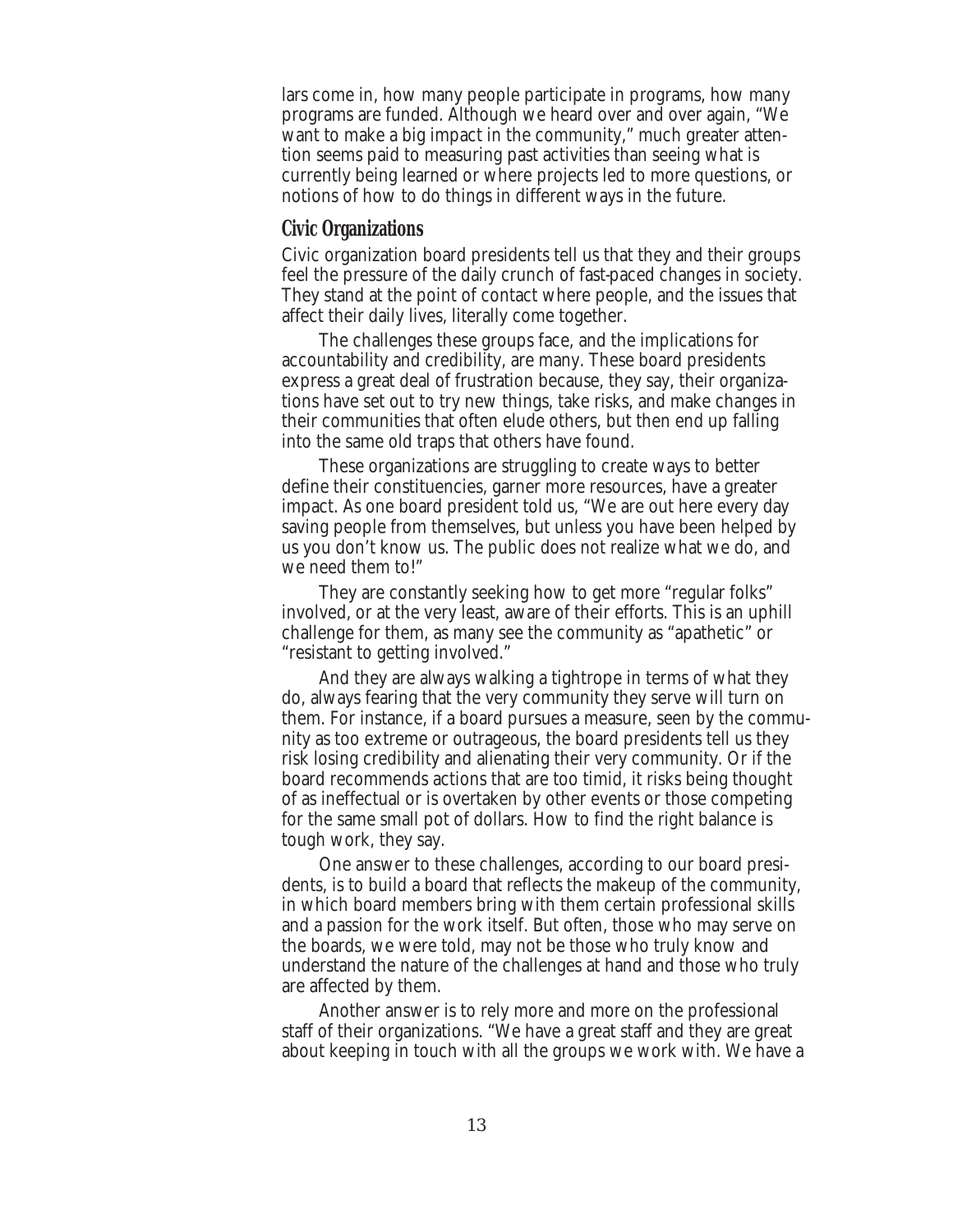chain of information that reaches our board step-by-step." Indeed, many board presidents told us that "there is no separation between the organization and the community at large — we are the community."

Yet a third path is to streamline and professionalize the organization, hoping that such measures will meet the challenges before the civic group. Here the goal is to add more procedures and standards, new levels of organization and a hierarchy.

For many board presidents, the challenges they face are real and imposing.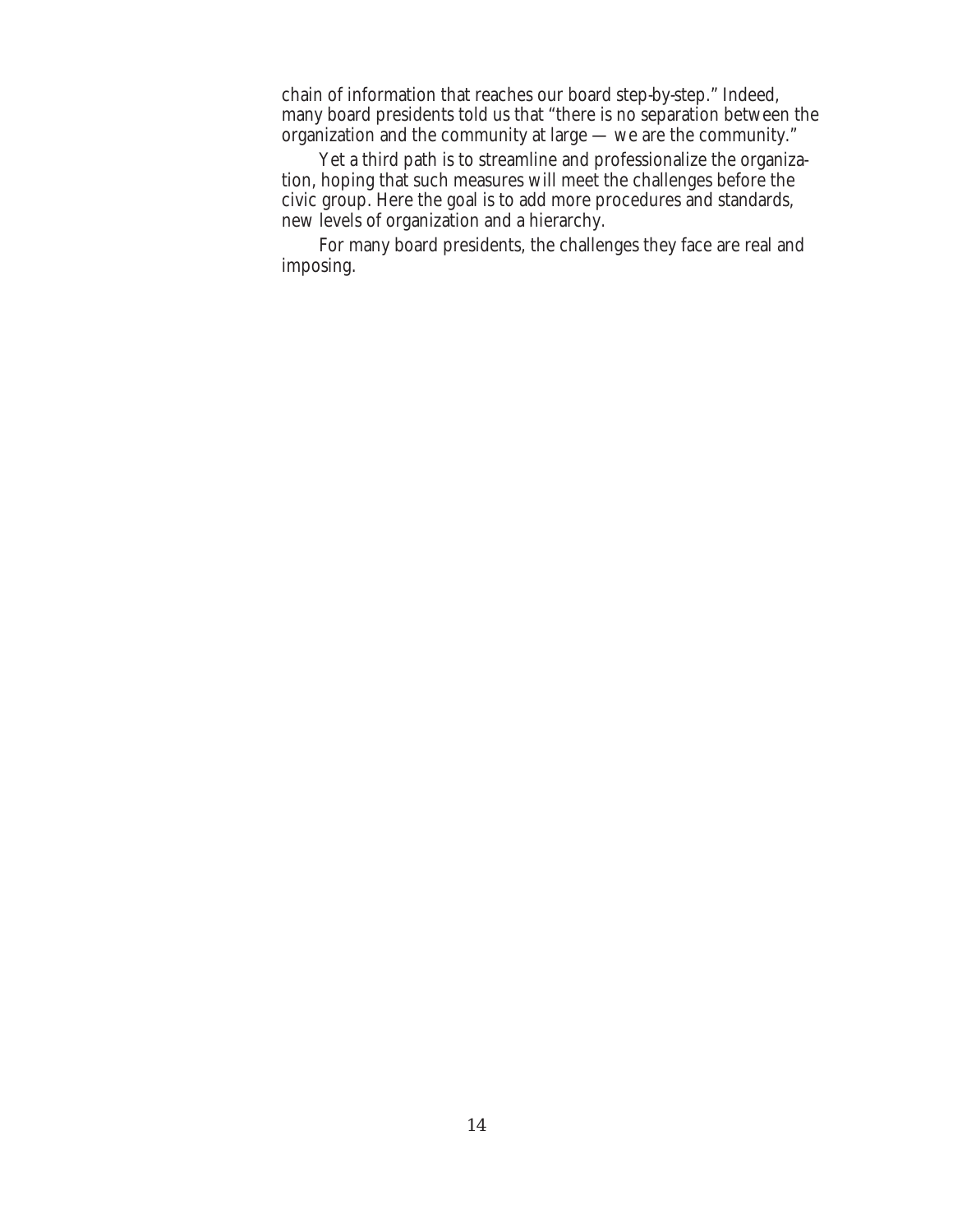### **Section II: A Matter of Community**

A good interview often takes on a life of its own. People spin out various threads of thought that seem to get woven together at the most unexpected times. They make their own discoveries as they talk more and more, putting together stories and events and ideas that they never really had the chance to articulate before. So too, do people use certain words and phrases to capture a particular context or meaning.

In listening to the language that board presidents used in our conversations, we discovered a significant difference in the meaning of two words that offer a window into how they see the world around them.

Board presidents consistently would talk about the "public" and "community" when describing the work of their organizations. One could hear them say that they need to ". . . get the public on board . . ." or that they want to be ". . . working with the community." We asked them to take a step back and tell us how they might define each term in the context of their work.

They said that they tend to see the public as "official," "faceless," inanimate, "a mass of individuals" — a group that a pollster might work with — while they see the community as something that is more whole, embodying the richness of public life, with a human face.

Most of those we interviewed define their work in terms of community, and see themselves and their organizations as deeply rooted within their communities. It is the community to which they see themselves accountable, and from which their credibility arises and grows.

### **The Public Out There**

The board presidents said that they do not connect a specific set of concerns to the public or see shared interests among the individuals who make up the public. Most do not talk about a need to understand or tap into the public at large, reserving that effort for "the community."

- The public is official. Board presidents think of the public as something that is official and abstract. They use language like "the populace" and "the taxpayers," or talk of the public as elected officials or government institutions. One board president put it this way: "The public is what you read in the newspapers or see on TV. It is who gets elected or runs the government."
- The public knows no boundaries. Many board presidents described the public as something more expansive than existing administrative, geographic, or political boundaries of a city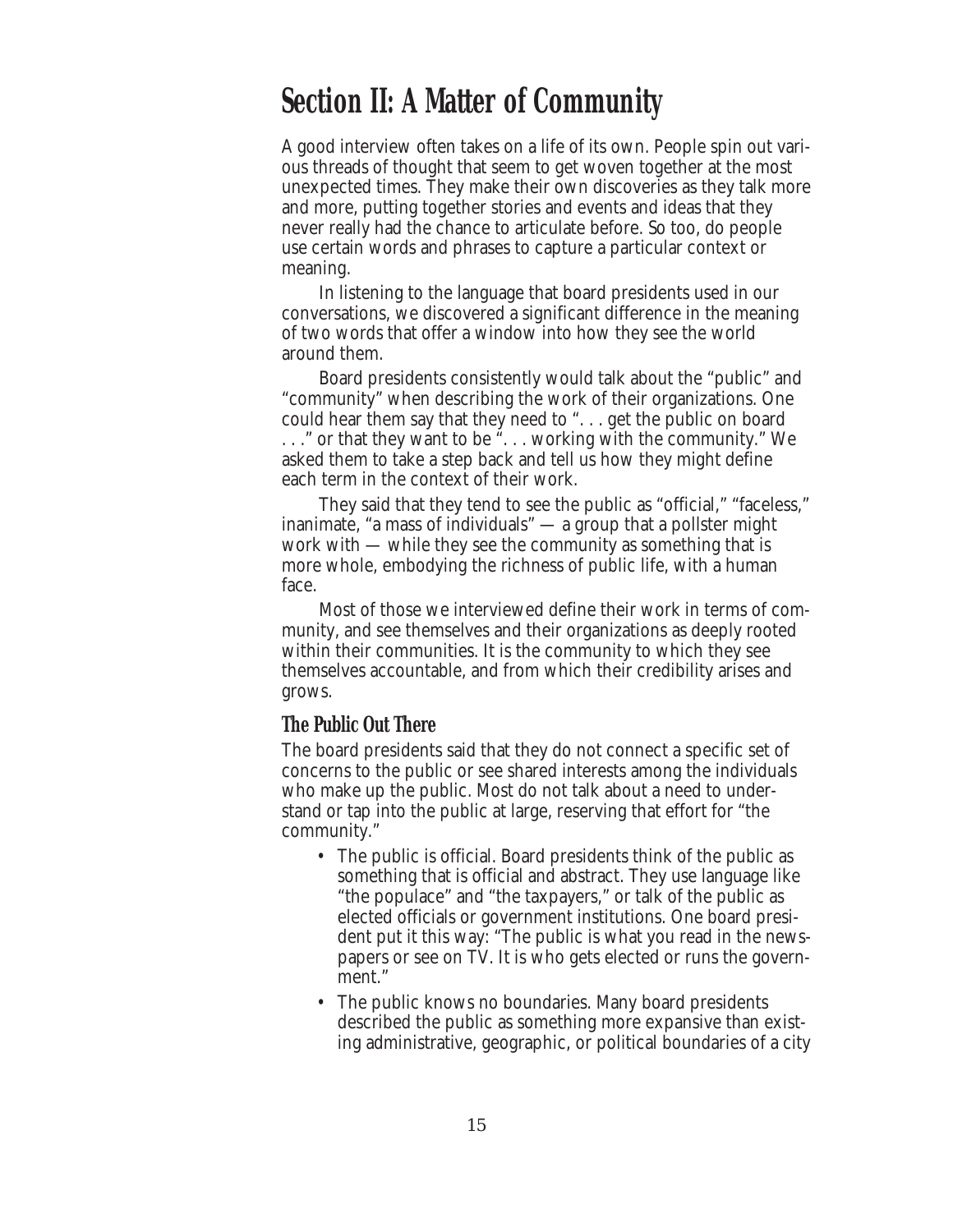or a political district. In a number of instances, adjacent "communities" were part of the board presidents' concept of "the public."

• The public is amorphous. The public is large and indistinct. "Everyone out there," was one description we heard. For most, the public is mass, made up of a range of individuals.

### **Our Community Right Here**

The contrast is quite sharp between how board presidents talk about the public and how they see their community. The difference is striking in terms of the sense of emotion, place, connection, depth that exists and, importantly, how they view the world in which their work is carried out.

A community, they say, has roots, a history, a sense of place known to people. Virtually everyone we interviewed spoke with great depth and passion about their community, often citing a personal connection to it. They use phrases like the "feeling of community" and "the pulse of the community." It is something that is living, alive, with a past and a future.

Board presidents told us that as one sees a community, it is crucial to acknowledge and hear and understand the diversity of perspectives that make up a community. The board presidents do not believe that a single, monolithic community exists, but that there are potentially many communities within an area. They say that a community's perspectives must be tapped and understood in order for a community to work. It is within the mix of perspectives that many board presidents said their work must be done.

The board presidents were equally quick to point out that a community is made up of more than just people, it often has a richness of civic life (even if it might be relatively weak at any given point in time) that includes an entire array of institutions and spaces such as churches, nonprofit groups, newspapers, neighborhoods, businesses, public spaces, and others. Each of these, they say, is a part of the community.

What is more, the board presidents spoke about the geographic boundaries of their community and what that can mean for holding "shared experiences" such as living in the same town and going to certain community events; and having "shared values" such as valuing a community's history and perhaps holding a common sense of purpose. As one board president put it, our community "is all the citizens of this geographical area." (Whether and how this might extend to regional issues is a topic to be explored more fully.)

It is within this larger and deeper sense of community that board presidents say their organizations operate; indeed that they and their organization's home is, to them, being part of the community. But, one must ask, how does this notion of community compare to their daily grind and how they actually work in their community?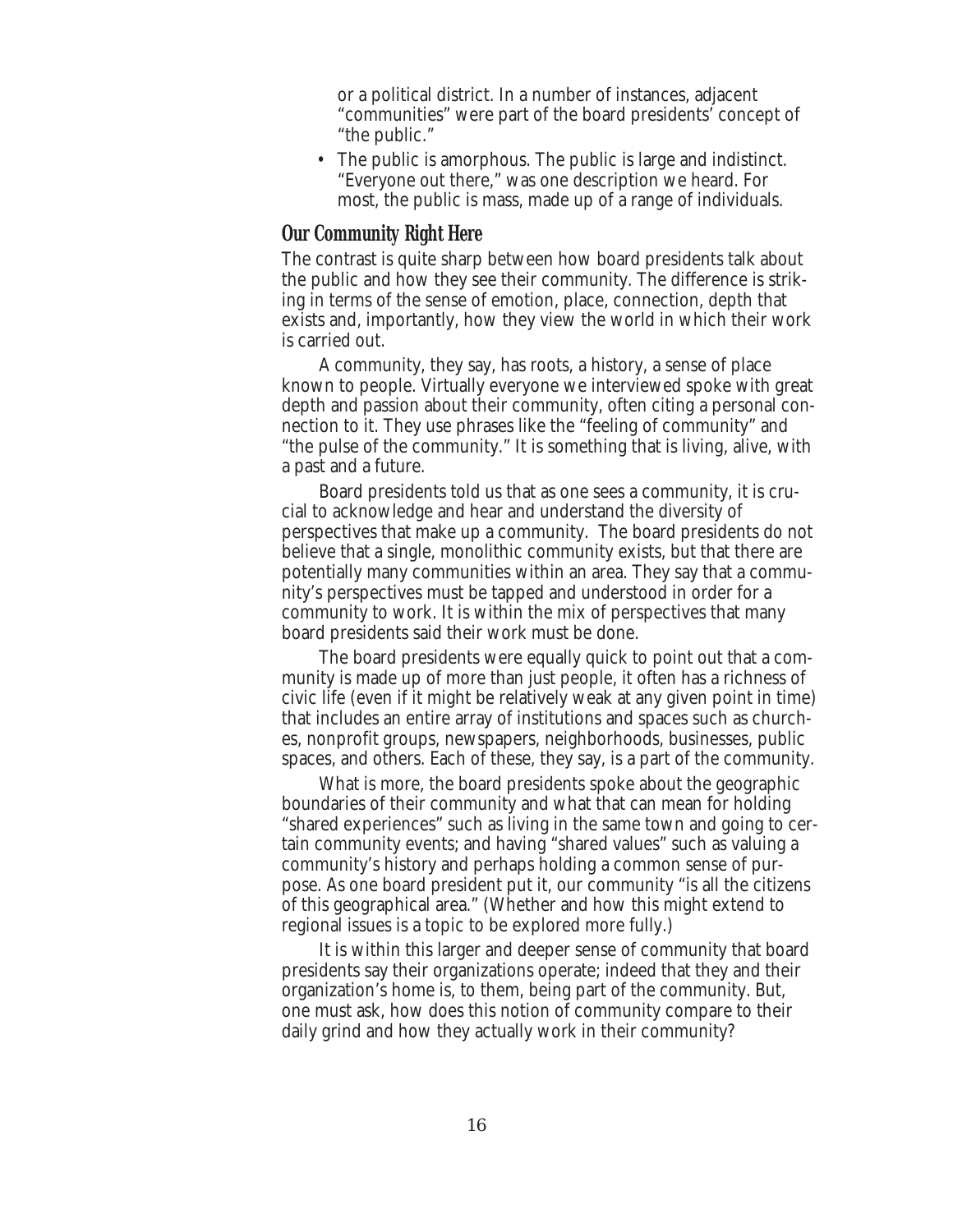### **Section III: The Chosen Path**

As many board presidents see it, the way to strengthen their accountability and credibility is to actively pursue four key pathways: to greater professionalize their organization; to make their boards more diverse in terms of demographic representation and professional skills; to demonstrate greater fiduciary responsibility; and to make their programs appear more relevant to funders.

This may seem at odds with what board presidents seem to say in the previous section of this report. And, of course, as you will read, not all board presidents see the path to creating greater accountability and credibility in this way. But most seem to. Either way, most, if not virtually all, are struggling with just what is the best path to take. For them, this means:

#### **Factor #1: Professionalization**

The vast majority, if not almost all, board presidents believe that professionalizing their boards, the staff, and organizational procedures is of vital importance to cultivating greater public accountability and credibility. This belief was widespread and deep.

- More professional skills on board. One board president told us: "Professionalization is something that makes our board successful." Others commented that the public tends to respect and trust career professionals, especially the "heavy hitters," because of the need "to bring rigor and discipline to the process" of working in the community. Those interviewed for this study speak with pride about the range of professional skills they and other board members bring to the table. Many of these community leaders credit their professional acumen in accounting, law, and business as the reason they are now the presidents of their boards.
- More leaders with access. The ability to open doors to potential donors or other resources for their organizations is a pivotal factor for who gets on boards, the board presidents told us. While some board presidents say they are trying to broaden the range of people who sit on their boards. These might include social work professionals, less traditional community leaders, and "regular folks" (stay-at-home mothers, blue-collar workers, or recipients of services), they question how much these kinds of people will be able to contribute to the overall work of the board. They do not believe that such folks could provide the access they need to potential donors, thereby increasing the burden on the remaining board members.
- More procedures. Another aspect of increasing public accountability and credibility is to further professionalize procedures — for instance, in how to administer, monitor, evaluate, and report on an organization's activities. Through these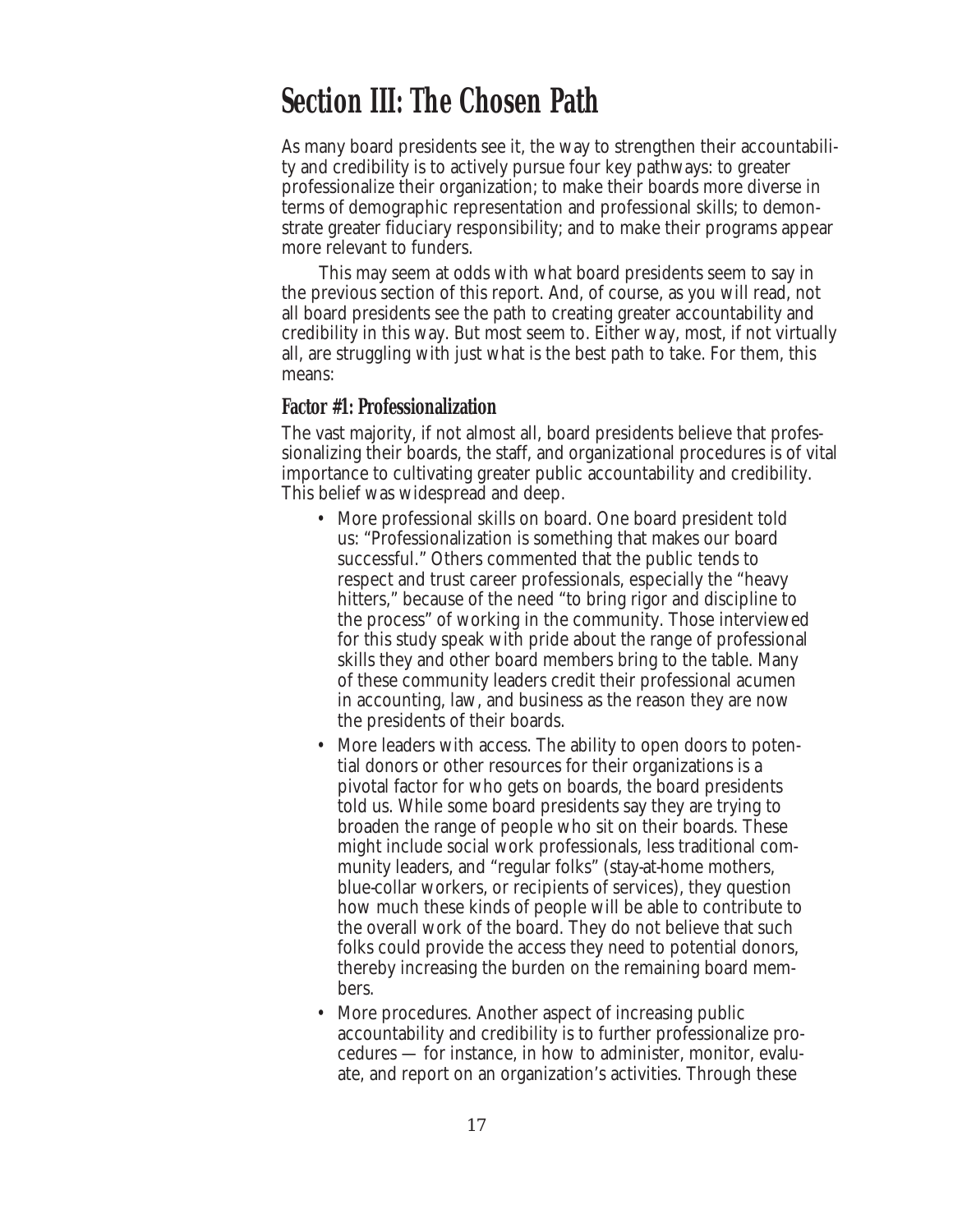procedures, the organization will be "better run" and thus instilled with greater confidence. The board members stress that such procedures also will lead to a greater efficiency in the use of resources, which they say is a factor in building credibility in the eyes of the public.

- More professional ways of knowing the community. Board presidents repeatedly say in this work that they rely largely on professional staff, recipients of funds and grants, and organizational procedures to learn about the needs of the community, prioritize those needs, and demonstrate that their organizations are being responsive. For some groups this means:
	- holding formal public meetings for a short, designated period of time each year;
	- requiring a formal submission and review process for grants and petitions by board members;
	- hiring the right kinds of staff who are assumed to know the community; and
	- as one board president put it, "knowing the community comes through the petition of recipient organizations. It is this community that gets smart and knows how and where the money is given, thereby indicating its needs."

All of this professionalization does raise questions. As one board president wondered aloud, "You think you're doing all the right things" by relying more and more on professional mechanisms. But, he said, "You don't know what is going on, on the outside. Sometimes you need to hear those things so you know how to respond or so that you can respond."

### **Factor #2: Diversity**

A prevailing belief exists among board presidents that ensuring diversity on their boards is another critical factor in creating greater credibility and accountability within their community. Just as with professionalizing their organization, there is a sense that diversity is one of the public's litmus tests for the credibility of a board and an organization.

Board presidents talk about diversity mostly in this way: they want to attract people to their boards who help provide a good demographic representation of the community (race, gender, age, religion, sexual orientation, etc.) and a good skill mix for the board (such as accounting or public relations).

Meanwhile, as part of their notion of diversity, a handful of board presidents raised the importance of also having people who can articulate a wide range of perspectives and ideas from within the community. They argued that simply having a demographically diverse group of people around the table, or those with diverse sets of skills, will not ensure this.

As one board president put it, "Being valid in the community, [going into] and really hearing what they are saying, is important." Another board member articulated his struggle with diversity in this way: "Our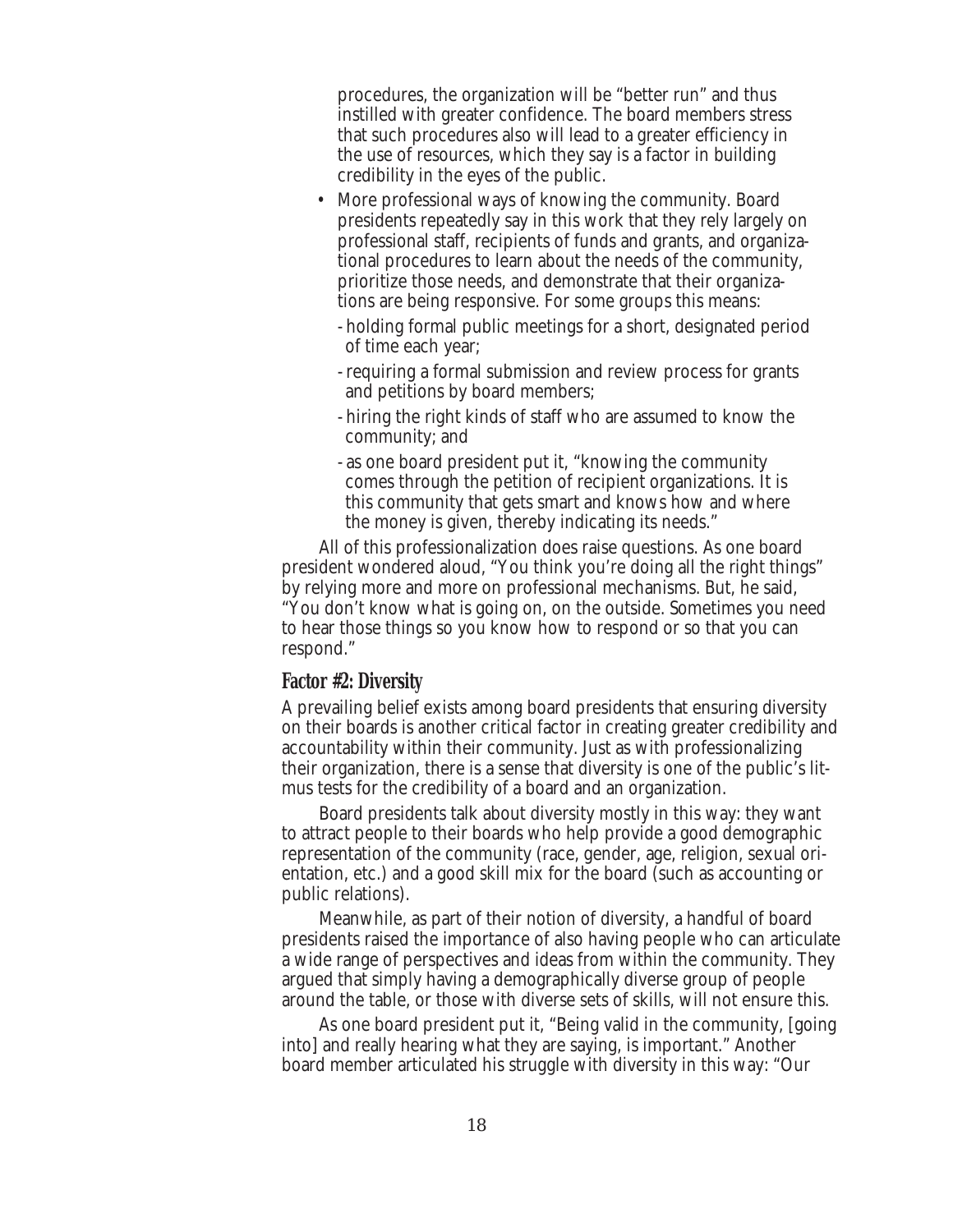mission is to reach out to the entire community . . . our objectives are to have [demographic] diversity on the board, but not just diversity for the sake of diversity."

One board president summed up this perspective when he told us, "We were a 'blue-ribbon' board." He then continued, "We changed because the public was not responding to the organization. Now we have more young people, grassroots representation, clergy — and we are getting a better response from the community." Another told us: "We felt it important to seek diversity in our board, in our committee activities so that we would be seen as relevant and making a difference."

So while an organization might benefit from a balance in skills or demographic indicators, can these alone produce a sense of public accountability and credibility? The board presidents seeking to move beyond this way of thinking seem to be asking, To whom are we accountable? Toward what end? When might seeking diversity appear to be contrived, perhaps even undermining an organization's credibility?

### **Factor #3: Money**

As we listened to these community leaders across America, we heard a nearly universal concern about shrinking resources and greater competition for them. This reality has led many board presidents and their organizations to think about money in two particular ways: Who are our constituents and to whom are we accountable? But these approaches might be at odds with how board presidents define the need to look at, and operate within, the entire community.

- Fragment community into select constituent groups. While board presidents told us that they want to seek and work within a broad view of the entire community, the reality is that they are increasingly fragmenting the community into constituent groups. For instance, as already mentioned, community foundations define their constituents as donors and recipient agencies; local pass-through funders define their community as anyone with the potential to give as little as \$10 or who might use their funds for programs; school boards define their constituents as the "known" and "unknown."
- Focus on fiduciary accountability. Board presidents tell us that they and their organizations tend to focus their energy on proving their credibility as a trusted steward of funds and resources. Limited time and energy are spent on validating that trust through evaluations and reporting mechanisms that sometimes become the engine for programs, rather than a review of them and a learning process. Their hope of focusing on programs and their impact — which is one of their major aspirations — often gets overshadowed and at times pushed aside.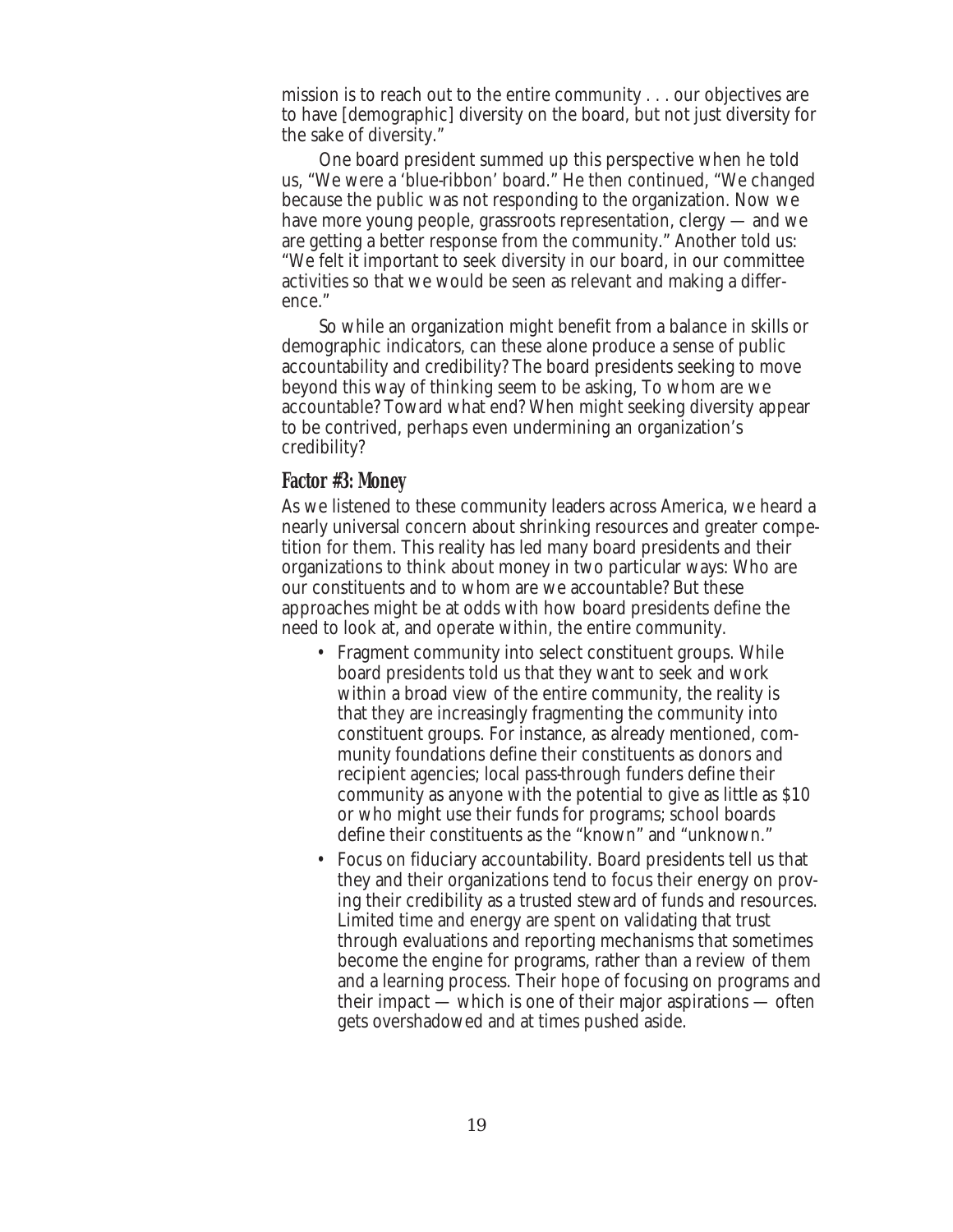#### **Factor #4: Programs**

Board presidents report they spend a good deal of time trying to ensure that their programs meet the needs of the community, but what they practice often tells a different story.

Programs are driven by a sense of relevance, but to whom? Board presidents say that it ought to be to the community, but it turns out to be to the professionals who sit on their board and staffs; procedures of evaluation that seek to meet the demands of donors, rather than at times the actual needs of the community; constituent groups that focus an organization's actions.

Also, boards do not want to position themselves to be in head-tohead competition with other organizations in their community. Their desire to maintain good working relationships with other organizations, and still develop a distinctive niche for their own organization, is a difficult balance to achieve. One board president told us: "Not everyone sees the same needs, but people do see the same resources to address those needs."

When programs and their relevance are as closely tied to money as we heard, boards tell us a number of tensions are created. The result, board presidents observed, is the following:

- Grab a program niche. They say their organizations must bore into whatever niche they can grab in order to secure funds; as we were told, their niche may in fact run counter to what is actually needed in the community, as well as the mission of any particular organization. The goal becomes survival; and for programs to survive they need resources and support.
- Make programs relevant to funders. The more closely boards link their constituencies to the ability to get resources and support, the more influence potential funders can have on the organization. Some board presidents accept this as a given. As one person told us, his board's "focus on outcomes is an attempt to make the programs more accountable and make the donor feel like he's more part of the process — that his money went to a certain thing and he can really see what it did."

But this trend often seems troublesome to some board presidents in our study. They complain that an unfair share of attention is going to vocal constituent groups that place demands on them and their organizations. They express a deep desire to break away from these same voices who tend to control financial resources, speak out at public meetings, and exert an undue amount of influence on the programs and activities of their organizations.

Moreover, at least these board presidents say that the link between money and constituencies is creating a cycle in which programs are developed, implemented, and evaluated to meet the demands of the donors or certain taxpayers or those in power, rather than to meet the actual needs of the community. As one person said, too much control by a funder "leads to platitudes and condescension as opposed to effective interaction and intervention."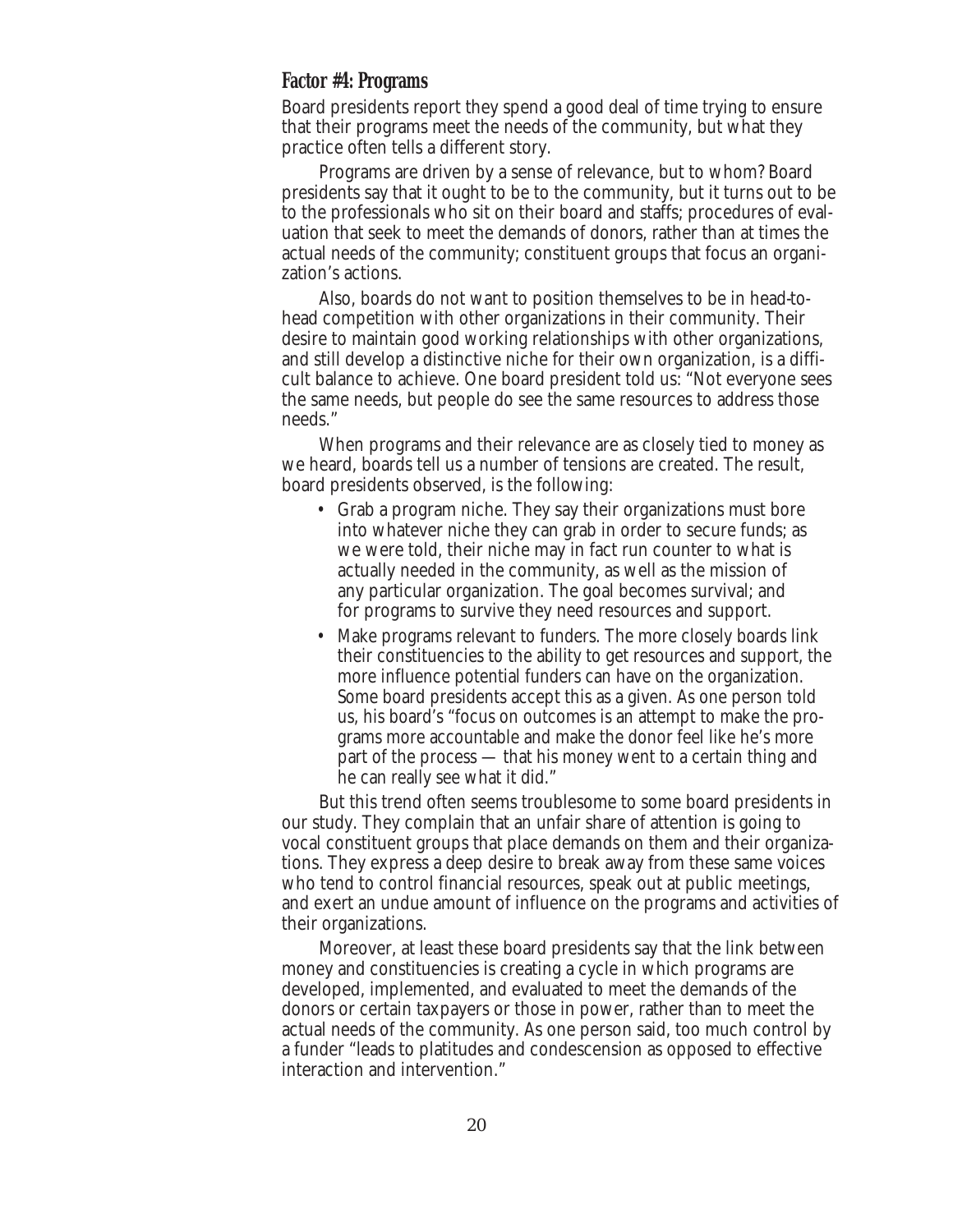### **Section IV: Yearning to Do More**

Throughout our conversations with board presidents, they would share with us their aspirations for their communities and their organizations. At times these aspirations came through loud and clear, while at other times they would surface as quiet asides, embedded in the recounting of their daily grind.

Amid these aspirations, board presidents told us that they feel squeezed by a changing landscape — one filled with opportunities along with baffling and bewildering obstacles. They see a landscape full of eroding public support, declining contributions, increasing competition, public apathy, and less time to take it all on.

### **Feeling Squeezed**

When board members look around, they see a tough landscape which, they assert and often lament, makes it difficult for them to pursue their aspirations. They say that it restricts and inhibits them from fulfilling these aspirations. Here are the key factors they see in play:

**Sharp competition for resources.** They talk about the growing number of organizations working on the same concerns as their own organization, and looking to the same places for those resources. With this rise in competition, boards and their organizations are devoting increasing amounts of time and effort to raising funds and wrestling over how to reallocate existing funds.

**Greater burden to prove worthiness.** They argue that there is a greater burden today than in the past to "prove" the worthiness and uniqueness of their efforts and programs to current and potential donors. The emphasis is on "what is different" about your program or initiative . . . how can you "show results". . . "just what have you done lately?"

**Traditional support evaporating.** In many of our interviews, board presidents talked about how their traditional base of financial and other support in the community — which is largely corporations and professionals for many organizations — is gradually eroding. Part of the decline in corporate philanthropy they say, whether in terms of financial or volunteer support, is due to today's transient work force, where fewer corporate executives are "homegrown." As one board president told us: "Managers come in from elsewhere and don't get as involved with the city. Corporate funding is down 90 percent from 20 years ago." Similarly, board presidents are concerned about the implications of the impending large transfer of wealth to a generation that has few  $-$  or no  $-$  roots in their respective communities and is without a sense of tradition of investing in those communities.

**So little time.** All of the board presidents we talked with come to their positions in addition to other professional and personal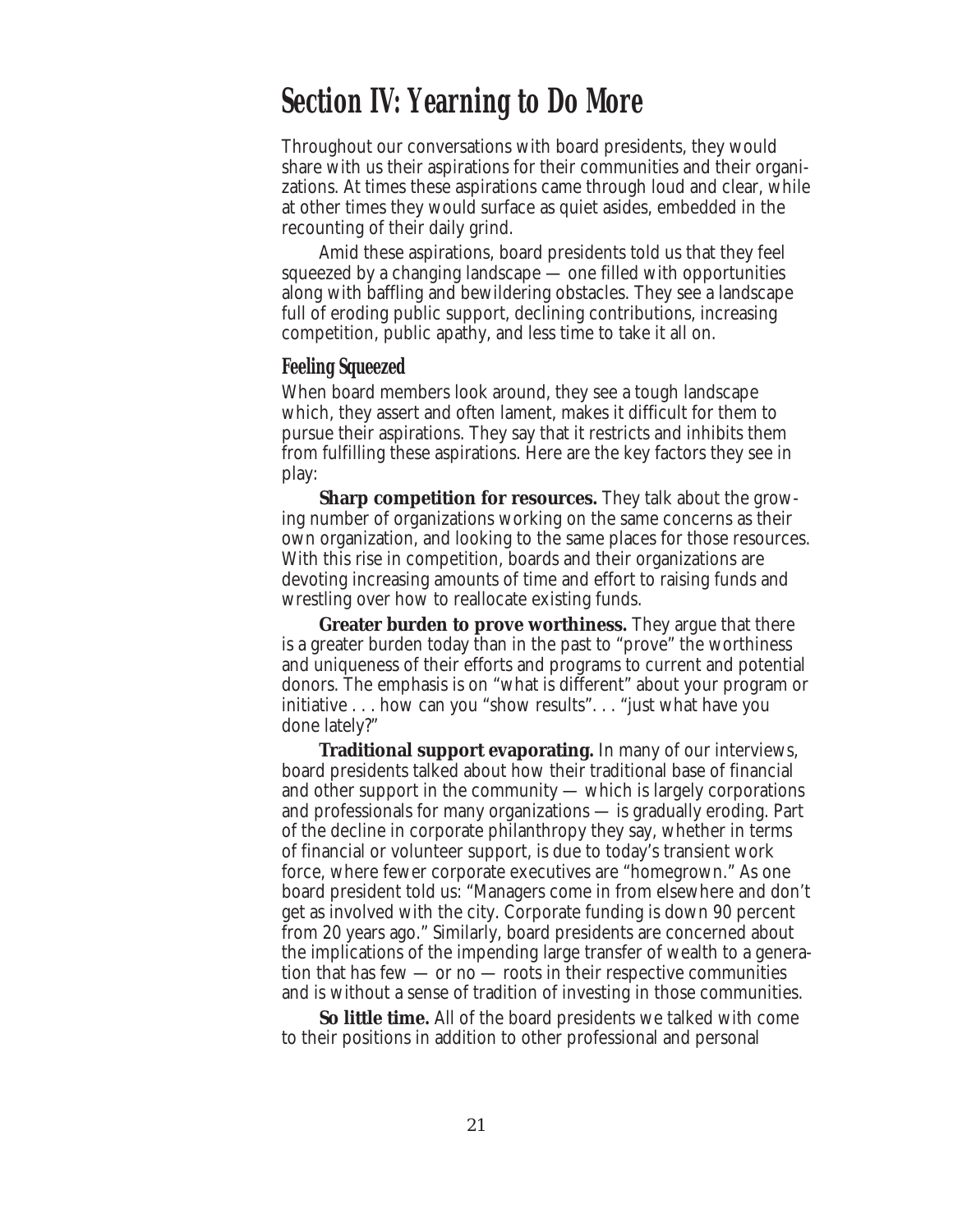responsibilities. Even the most active board members, and those with the greatest sense of public service, can only allot a certain amount of time to their work, yet the crush of countless demands limits their ability to experiment or explore new ways of doing business. The sense one gets from the interviews is that many board members feel that they are caught in a kind of Catch-22.

**Apathy and misunderstanding.** In our interviews, board presidents describe a "public," a community that, to them, is unwilling to get involved or even stay abreast of issues. They believe there is a grave misunderstanding within the public about the role of their board, or their organization, or both; they say they must spend a lot of time myth-busting. As one board member said with tongue in cheek, "We're not just sipping tea and eating cookies." One result of this overall situation is that some board presidents tell us that they have time only for the power-elites and squeaky wheels in their community — those who already are active.

### **Seeking a Better Path**

Despite the laundry list of challenges, and the depth with which they seem to come, virtually all the board presidents told us that they want to meet the most pressing or essential needs of their communities, and they want to find ways to do things better.

**"We want to make an impact.**" Board presidents are searching for ways to ensure that they are devoting money, time, and effort to issues and organizations that will be effective in improving the life of the community. They share a strong desire to create change and make progress within their communities. They want to know that they are contributing to the community, and they want to be able to say to those around them, "We enabled that change."

**"We want to connect with the community.**" Board presidents spoke a great deal about wanting to be "responsive" to the community, and to "hear" the community. They said they are constantly looking for ways to understand the concerns and needs of the community and to provide ways to address them. And they want to make sure that what they hear captures a wide view of the community — not just the "high verbal types" or the "word from the top" or the comments from the "squeaky wheels." They want to feel confident they are making decisions that reflect the whole community and its sense of priorities. This hope to connect is a fundamental desire among board presidents.

**"We want to be a positive force.**" In our discussions, board presidents often would lament the amount of time and effort that they and their organizations devote to fund raising or administrative tasks. This time, they say, comes at the expense of their ability to provide a vision for the community, or to play a catalytic role within the community. Many talk about trying to avoid getting caught in the trap of micromanagement and focus more on what they see as their true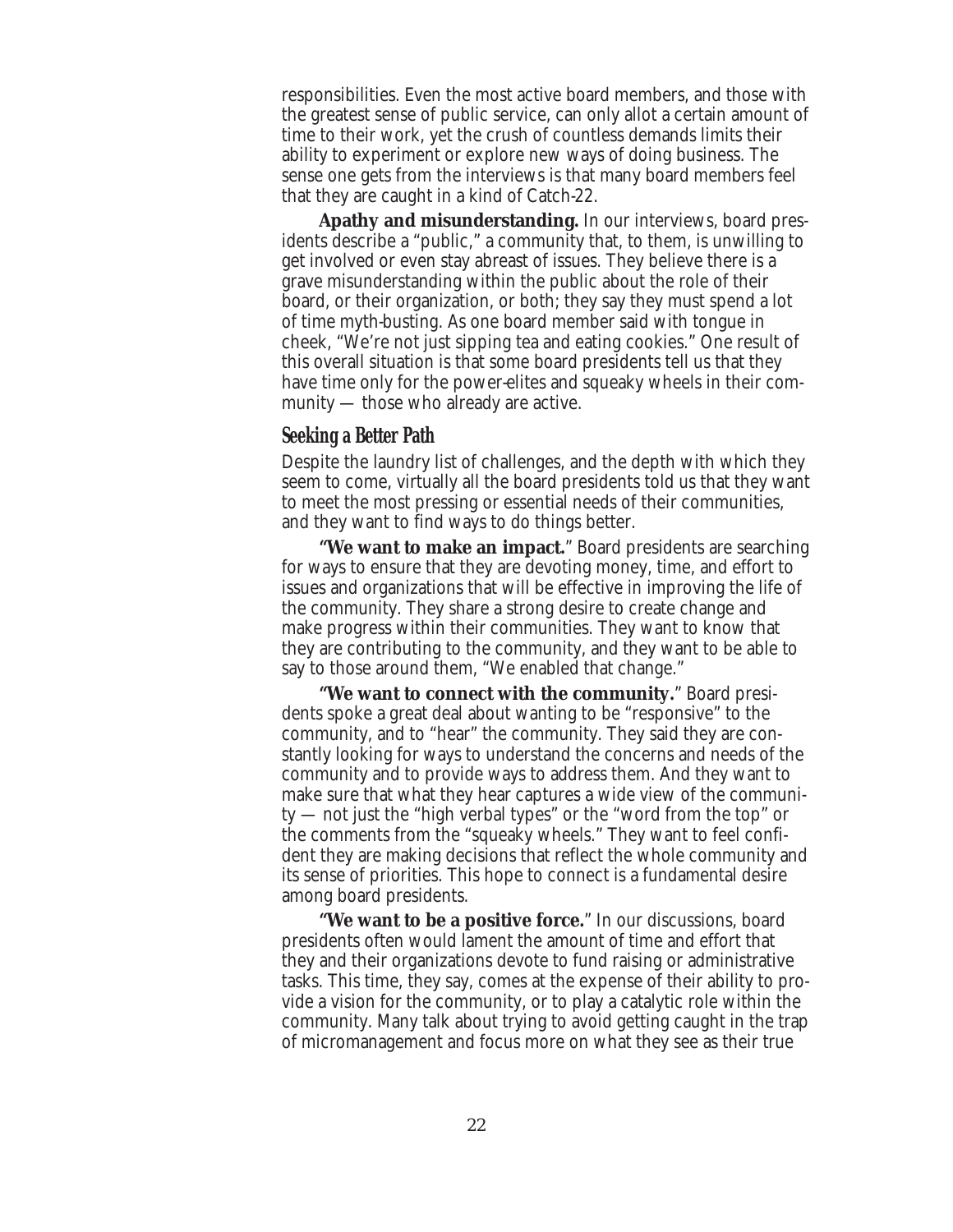role: making an impact, getting things done, serving the community. They talk about finding ways to be more pro-active  $-$  to get out more, to do more, always seeking out issues of concern to the community and exploring new ways to meet those challenges with the resources that exist within the community.

### **Souls of Public Service**

A great wellspring of service and commitment to community rippled throughout our conversations with board members. These individuals share a strong personal desire to play a public role in improving their communities; and they put their desire into practice always on top of, in addition to, other personal and professional responsibilities. Their efforts bespeak a commitment bordering on sacrifice.

Throughout our conversations, board presidents would continually return to the words "serve" or "service" to describe their motivations and aspirations for their role in the community. On a personal level, they talk about their work as "an opportunity to serve," to respond to the needs of individual members of their community, and the community as a whole.

As board presidents, many speak about the "vital service" their organization plays in their community. For some of the organizations, this vital service takes the form of direct acts of assistance to people, such as supporting a food bank that feeds the hungry; for others, such as a community foundation, it serves by providing a pathway for folks to invest in the community; for a school board, it can serve as the "public body" that gives rise to a school system that is part of the community; and for still others, their organization may serve the community by playing the role of convenor or catalyst. And many organizations, perhaps most, provide a vital service that cuts across any of these lines of community service.

Through our discussions it became quite clear that these board members are ardent advocates for their organizations. They exude a passion in speaking about the importance of sustaining the work their organizations do. While the specific goals and activities of each organization vary widely, these board members do share some common goals. They told us that they hold a desire to "reinvest in the community," to "strengthen the nonprofit infrastructure" and to "work for the future of the children."

And many board members point out with great care that they are not members of their board to seek financial gain, nor do they plan to use their position, as one said, as a stepping stone to "a more prestigious" board or political office. For the most part, we found that these board members have had long terms of service with their respective organizations; several in fact played a role in the founding of their organization, while others are continuing a tradition that in some cases has lasted for generations.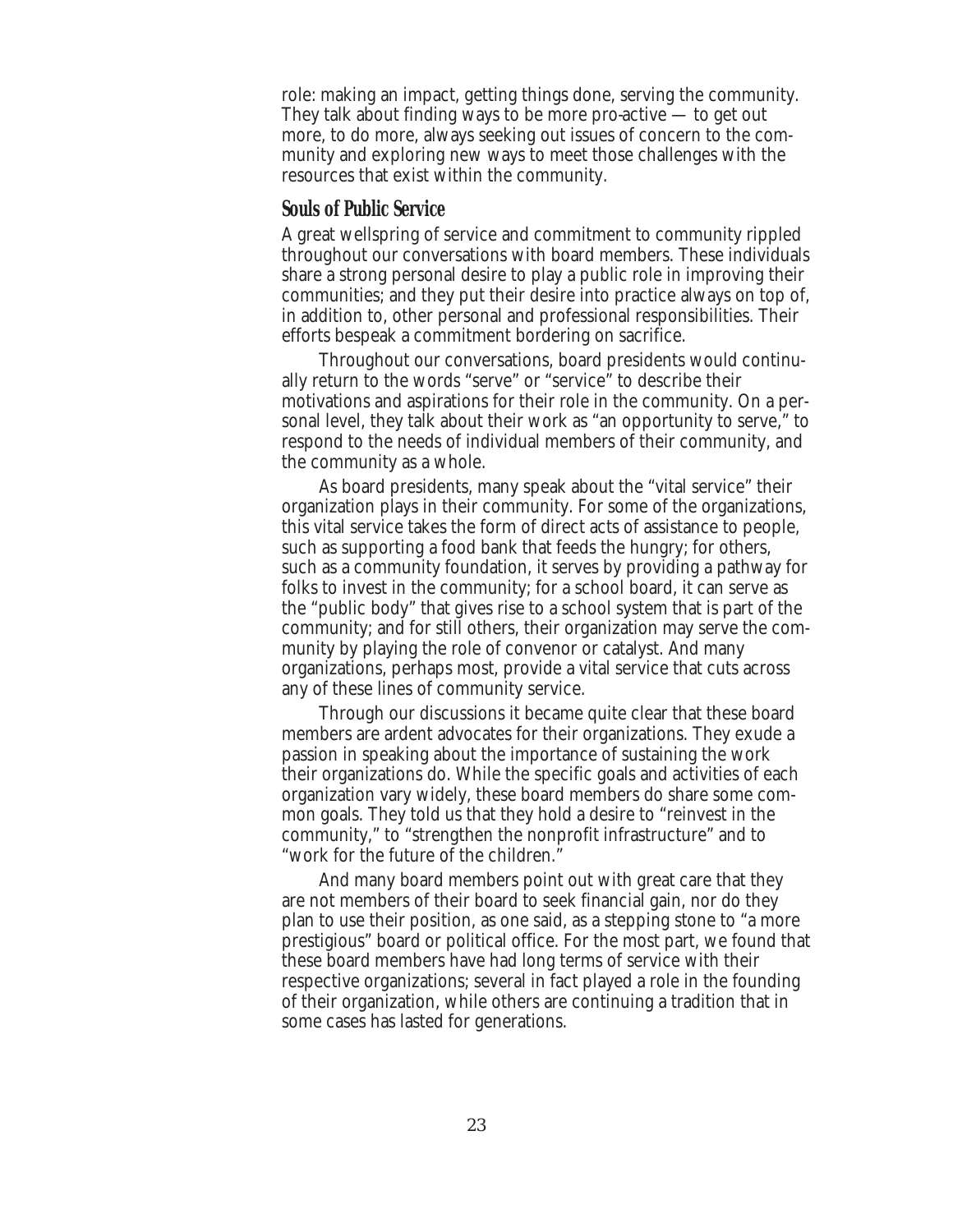### **Afterword: … Leading to Where?**

Clearly, pursuing greater public credibility and accountability is no easy feat for any institution or leader. The Harwood Group's work in this study and elsewhere suggests that generating it rests on a combination of underlying values and assumptions and reflexes. There is no quick fix, or simple answer. These board presidents are more aware of that than anyone.

And no one, it seems, can argue with the need for boards to fulfill their fiduciary responsibility; to demonstrate the worthiness of their work; to use their resources efficiently; to have well-honed internal procedures. Anyone who has run an organization knows these attributes are important.

But, given their search for credibility, one must ask whether this current path — if taken alone and left unchecked — may only serve to take them farther and farther away from the very community they seek to embrace and work within. Can it, alone, generate a greater sense of public credibility and accountability, or does it serve mostly to address the needs of other professionals?

The possible complexity of the situation should not serve to overwhelm or obfuscate or beg some of the fundamental questions that this study raises.

- **How far can professionalization take us?** As board presidents and others seek to professionalize their boards, staff, and procedures, to what extent can such measures fulfill what a community itself may seek in terms of accountability and credibility?
- **What are the implications of pursuing constituencies?** When does thinking about constituencies become a further fragmentation of a community? How might it restrict the community we come to know — for who is brought around the table to discuss issues and programs and concerns?
- **Who can speak with authority?** What does it mean to have a deep understanding of a community, and who can speak with authority to provide such an understanding (or at least, parts of it)? To what extent can we assume that merely having smarter board members, better procedures, and a stronger staff will provide this deeper understanding?
- **What is valuable and to whom?** What does it mean to "evaluate" an organization or its programs? What might be significant to professionals — numbers, statistics, empirical proofs — might not reflect the actual need, or measure of a program's value, to the community itself. How might these be different, and what might those differences mean for what we do?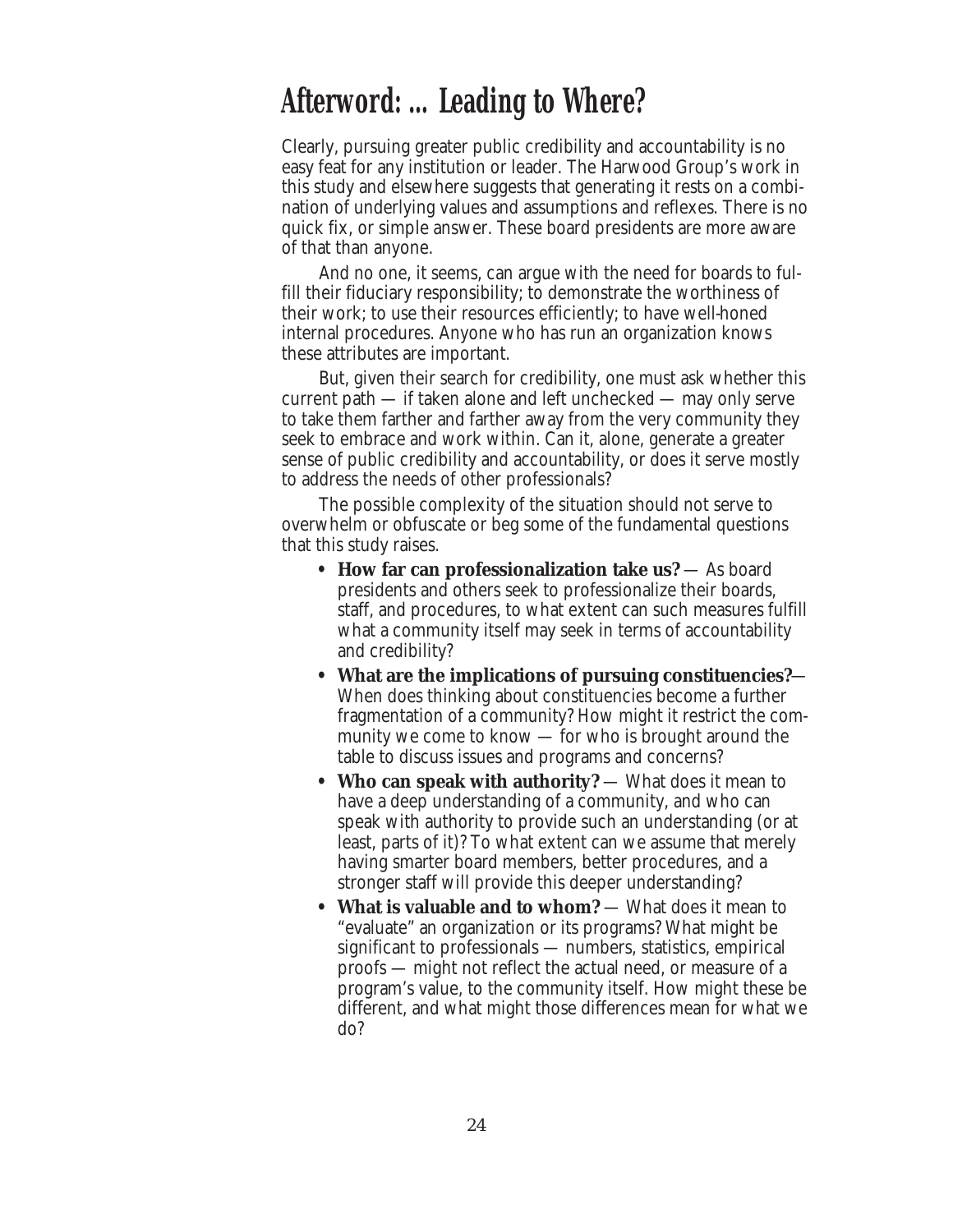- **How do we truly see and act within our community?**  Board presidents seek to operate as part of their communities. But often, our own mind-set, habits, and practices get in the way of seeing and acting within our community that is consistent with our aspirations and goals. What does it mean to reexamine our mind-sets, to uncover our habits, and to alter some of our practices?
- **To whom are boards accountable?** This report might suggest to some that board presidents see themselves and their organizations primarily accountable to various constituent groups, donors, funders, and others. But is that view in line with the aspirations of these board presidents? Just to whom, and in what ways, are these organizations accountable? Indeed, what does it mean to hold credibility, and in whose eyes?
- **How to balance community and professional roles?**  How does a board and its organization make choices and judgments about who it is and what it does — indeed, how can it generate a deep understanding of its community and still make independent judgments about what it believes should be done?

Many board presidents and their organizations suggest that they do not like the path on which they find themselves today. For some, they have begun to seek, and act on, alternative ways to generate greater public credibility and accountability. But most board presidents seem to be pursuing a direction that may actually take them farther and farther away from the very community of which they seek to be a part.

> **Richard C. Harwood, President The Harwood Group**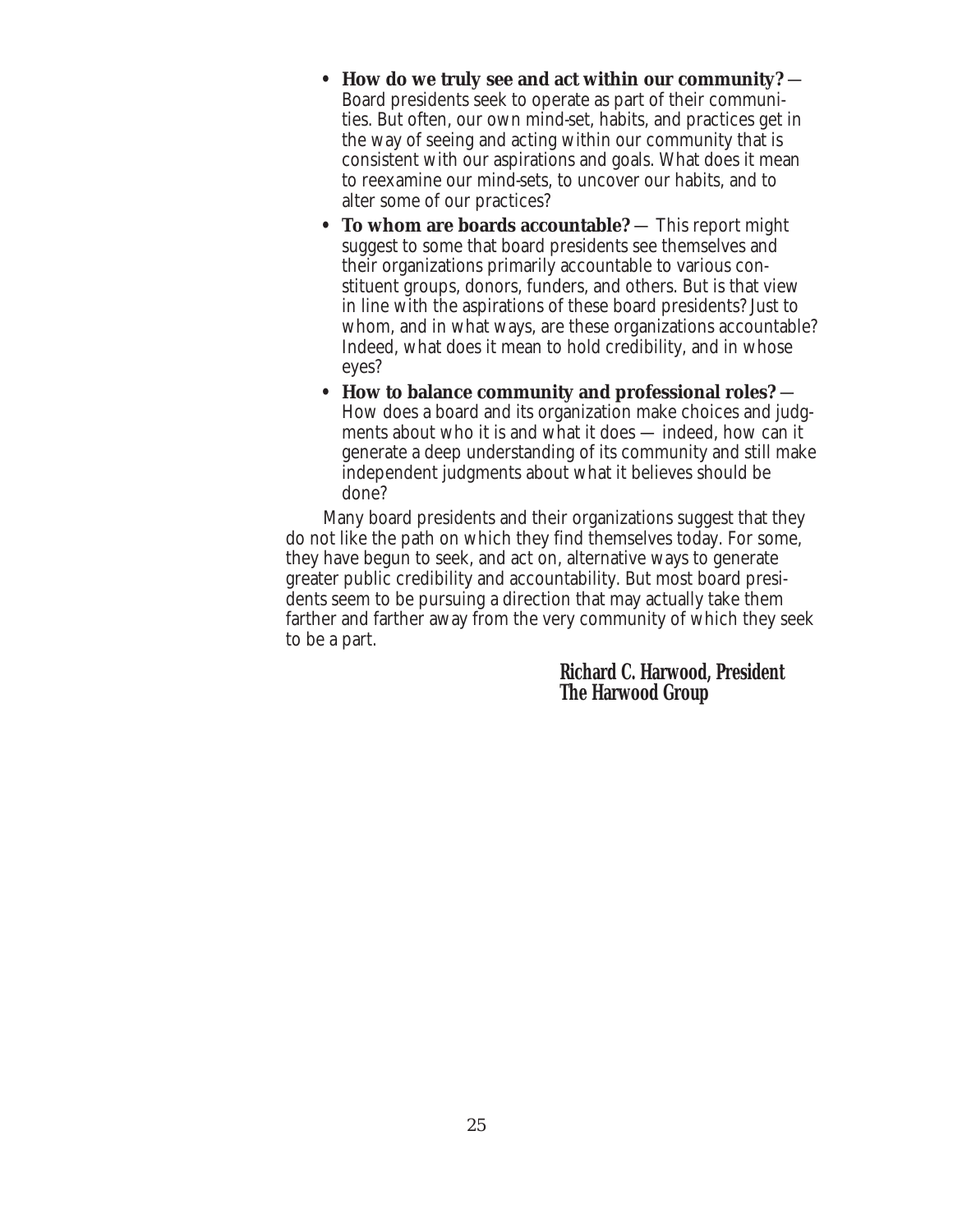### **Appendix: Methodology**

This report is based on a series of 75 interviews The Harwood Group conducted with board presidents of four distinct kinds of community organizations: public schools, community foundations, local passthrough funder's, and civic organizations. Four organizations — one of each type — were identified in each of 20 sites across the country. All of these organizations are local, community-based organizations. None is a national level organization.

Organizations were identified and selected by The Harwood Group researchers based on the following organizational descriptions:

#### **Public schools**

Local public school boards

#### **Community foundations**

Locally based foundations that meet the legal definition of a "community foundation."

#### **Local pass-through funders such as the United Way**

Organizations that raise money locally, usually in smaller donations, and redistribute that money to agencies in the community.

#### **Civic organizations**

Citizen-initiated organizations that are nonpartisan and have a broad-based agenda.

The 20 sites were selected based on census data to get a representative sample of different size cities and towns across the country. The number of sites in each region of the country is based on the portion of the United States population living in that region.

| Jonesboro, AR   | Worcester, MA                  | Newark, NJ          |
|-----------------|--------------------------------|---------------------|
| San Diego, CA   | Baltimore, MD                  | Syracuse, NY        |
| Oakland, CA     | Detroit, MI                    | Cleveland/Akron, OH |
| Tallahassee, FL | Greenville, MS                 | Pittsburgh, PA      |
| Atlanta, GA     | <b>Butte-Silver Bow, MT</b>    | San Antonio, TX     |
| Kankakee, IL    | Raleigh-Durham-Chapel Hill, NC | Seattle, WA         |
| Wichita, KS     | Grand Island, NE               |                     |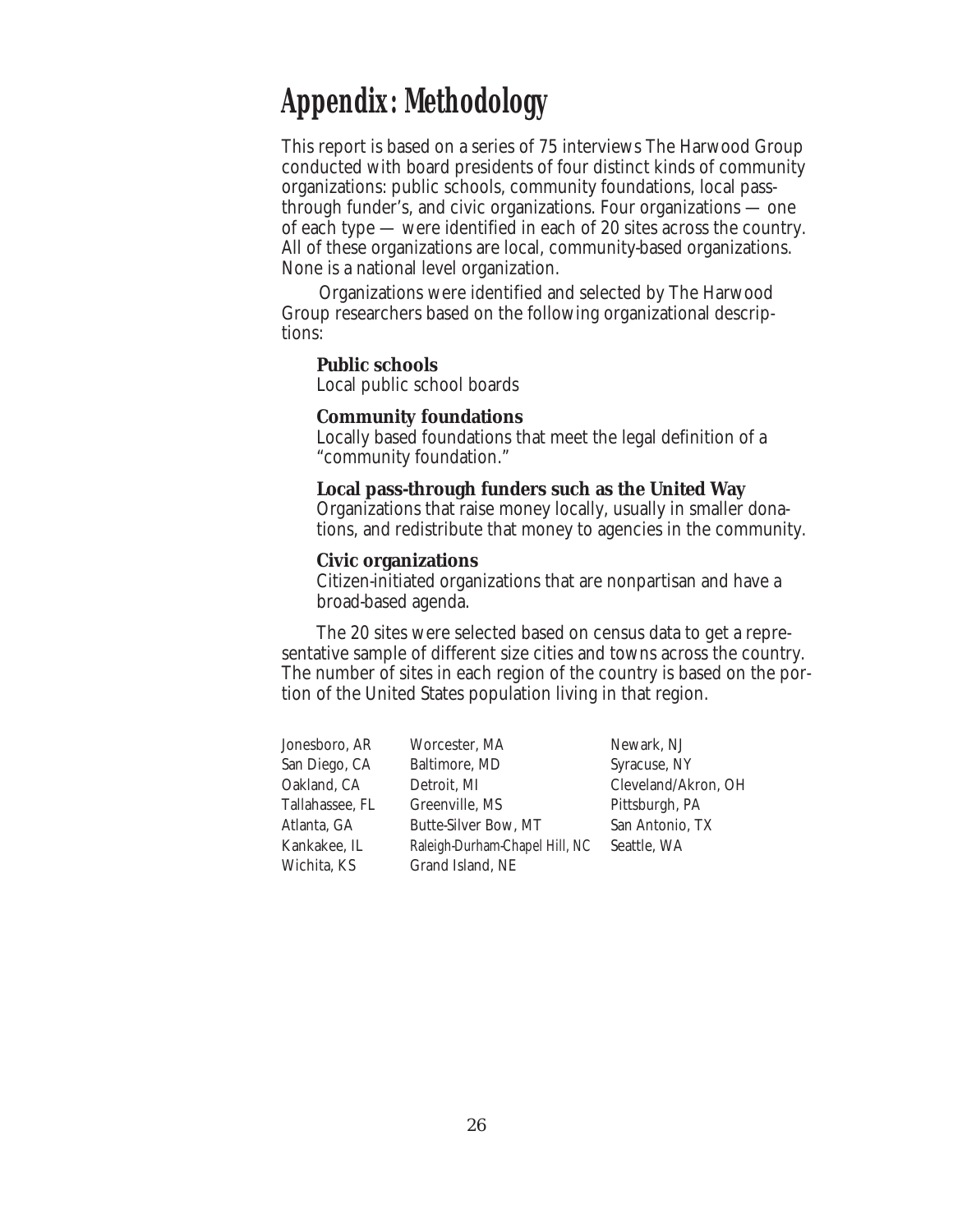Each interview lasted for approximately 45 minutes, took place between July 1997 and January 1998 and was conducted by telephone by a trained interviewer. Interviews were audiotaped, except in cases where the interviewee requested not to be taped. Participants were assured that their names and organizations would not appear in this study, both to respect their privacy and to ensure candid discussion.

There are, of course, limitations to interviews of this type. The research is qualitative. The observations in this report should not be mistaken for findings from a random sample survey. They are, technically speaking, hypotheses, or insights, that would need to be validated by reliable quantitative methods before being considered definitive. Nonetheless, the insights are suggestive of how boards of different types of community organizations view the role of boards and their interaction with the public.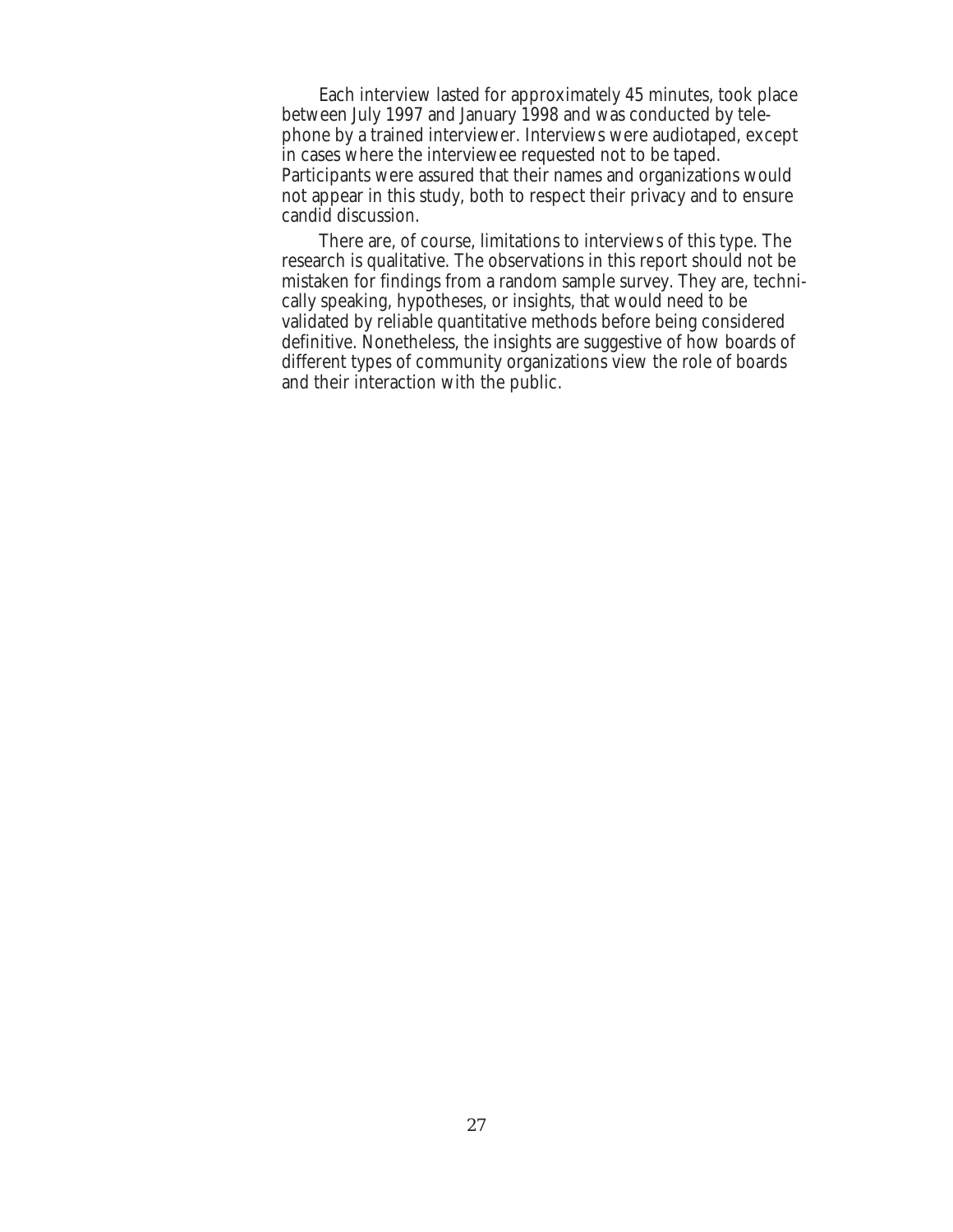### **References**

Baughm, James C. 1987. *Trustees, Trusteeship and the Public Good.* Westport, CT: Quorum Books.

Clotfelter, Charles T. and Thomas Ehrlich. 1999. *Philanthropy and the Nonprofit Sector in a Changing America.* Bloomington: Indiana University Press.

Fink, Justin. 1989. "Community Agency Boards of Directors: Viability and Vestigiality, Substance and Symbol" in *Nonprofit Boards of Directors.* Robert D. Herman and Jon Van Til, eds., New Brunswick: Transaction Publishers, pp. 9-117.

Herzlinger, Regina E. 1996. "Can Public Trust in Nonprofits and Governments be Restored?" *Harvard Business Review.* March-April, pp. 97-107.

Jones, W.T. 1985. "From Guardians to Agents: The Changing Role of Trustees." *Educational Record.* Spring, pp. 10-15.

Lake, Snell, Perry and Associates. Draft report for the Kettering Foundation. June 7, 1999.

Milofsky, Carl and Nancy Morrison. 1996. "The Evolving Board-Executive Relationship at a Women's Shelter." In Wood, 1996, *Nonprofit Boards and Leadership.* San Francisco: Jossey-Bass. pp. 99-116.

Mitchell, Jerry. 1997. "Representation in Government Boards and Commissions." *Public Administration,* 57(2): pp. 160-167.

Smith, David H. 1995. *Entrusted: The Moral Responsibilities of Trusteeship.* Bloomington: University of Indiana Press.

Wood, Miriam, ed. 1996. *Nonprofit Boards and Leadership.* San Francisco: Jossey-Bass.

Whitt, J. Allen and Gwen Moore. 1996. "Using Community Networks to Diversify the Board." In Wood, pp. 176-188.